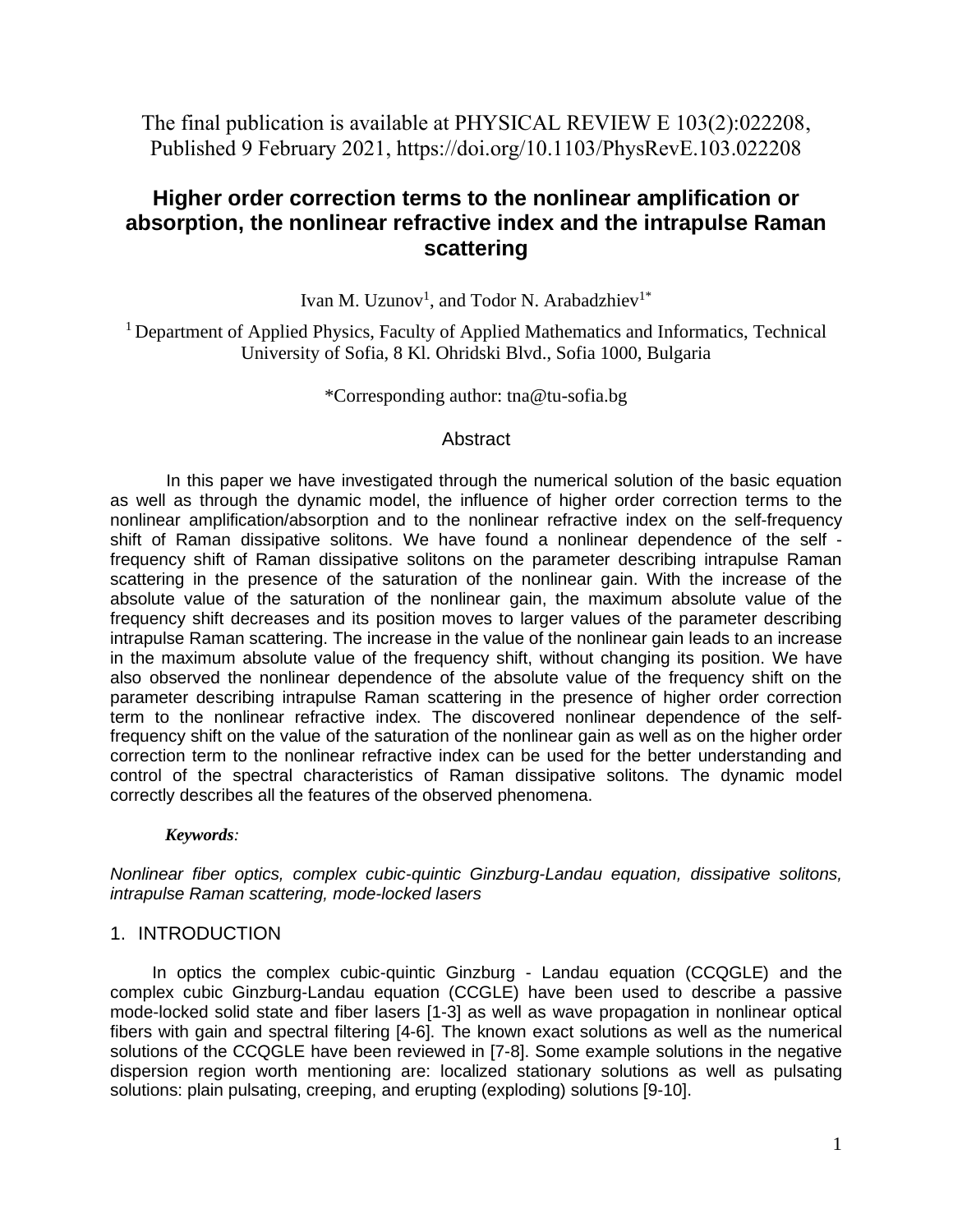Finite-dimensional dynamic models have been used for determining the exact solutions of the CCQGLE [11-15] and their stability [16-17] as well as for the dynamic analysis of the solutions of the CCQGLE. In the last case finite-dimensional dynamic models have been derived through the soliton perturbation theory [5], the method of moments [18-21] and the variation method in [22].

For the study of ultra-short optical pulses, it is necessary to include higher-order effects: third-order of dispersion (TOD), self-steepening (SS) and intrapulse Raman scattering (IRS) [23,24,25,5,6]. The stimulated Raman self-scattering of femtosecond optical solitons, has been experimentally discovered in [26, 27]. This effect is also called intrapulse stimulated Raman scattering, or often intrapulse Raman scattering [28,5,6]. In this regime of stimulated Raman scattering, the spectrum of a high-power short laser pulse proves to be so broad that it covers the band of Raman resonances of the medium. In this case, the Stokes spectral component of the field shifted by the frequency of molecular vibrations is contained within the pump pulse itself. The amplification of low-frequency Stokes components in the field of high-frequency anti-Stokes spectral components of the same soliton pulse, results in a continuous shift of its spectrum known as soliton Raman self-frequency shift [6]. This effect plays an important role in studies of a supercontinuum generation [29,30].

Attention has been paid to the investigation of the influence of HOE on the exploding solutions numerically [31,32] and analytically [33]. The transition of erupting solutions under the influence of SS to fixed-shape solutions has been studied in [34]. The appearance of a periodic erupting solution has been observed under the influence of IRS and has been related to the sequence of period-halving and period-doubling bifurcations controlled by the IRS parameter [35]. The influence of noise (additive and multiplicative), and HOE on exploding solutions has been studied [36].

The influence of HOE on the localized stationary solutions (dissipative solitons) as well as on the plain pulsating solutions is of great theoretical and practical importance. An exact solution of the CCQGLE perturbed with HOE has been identified which requires a specific relation between the physical parameters and the parameters of the solution [23]. A finite dimensional dynamic system for the amplitude and frequency of the soliton solution has been derived [37, 38]. The analysis of its stationary solutions as well as their stability has shown that narrowband filtering and nonlinear gain can control the self-frequency shift due to the IRS of ultra-short optical solitons [37,38]. Thanks to the further analysis of the dynamic system of [37,38] we have found the Poincare–Andronov-Hopf bifurcation with respect to the parameter describing IRS [39]. In order to describe the influence of the saturation of the nonlinear gain as well as the influence of TOD and SS on this bifurcation, a dynamic system describing the spatial evolution of all soliton parameters (amplitude, frequency, time position and phase) has been derived and shortly presented in [40,41,42]. It has been shown that TOD and SS can lead to a reduction in the time shift of the pulse [40,42]. The existence of short high-amplitude dissipative solitons in the presence of IRS has been found [42] using the dynamic system of [40,41,42]. It has also been shown that the singularity in the solution of the CCQGLE when the saturation of the nonlinear gain tends to zero [13] (see parameter μ when it is negative below), no more exists in the presence of IRS [42]. The perturbation approach using as initial ansatz the form closer to the exact solution of the CCGLE for the analysis of perturbed with HOE CCGLE has been presented in [43]. Using the method of momentum [18] we have developed the finite degree of a freedom model which takes into account the independent evolution of the width and chirp of the pulse for the analysis of the influence of HOE on the solutions of the CCQGLE in the anomalous dispersion regime [44,41] (see also [45]). The transformation of the single spike dissipative solitons with extreme spikes of CCQGLE into dissipative solitons have been found in [46]. There it was found numerically as well as by the model [44] that the amplitude of the Raman dissipative solitons decreases, while the absolute value of the self-frequency shift decreases with the increase of the value of the IRS. In a recent study the role of IRS as a feedback mechanism for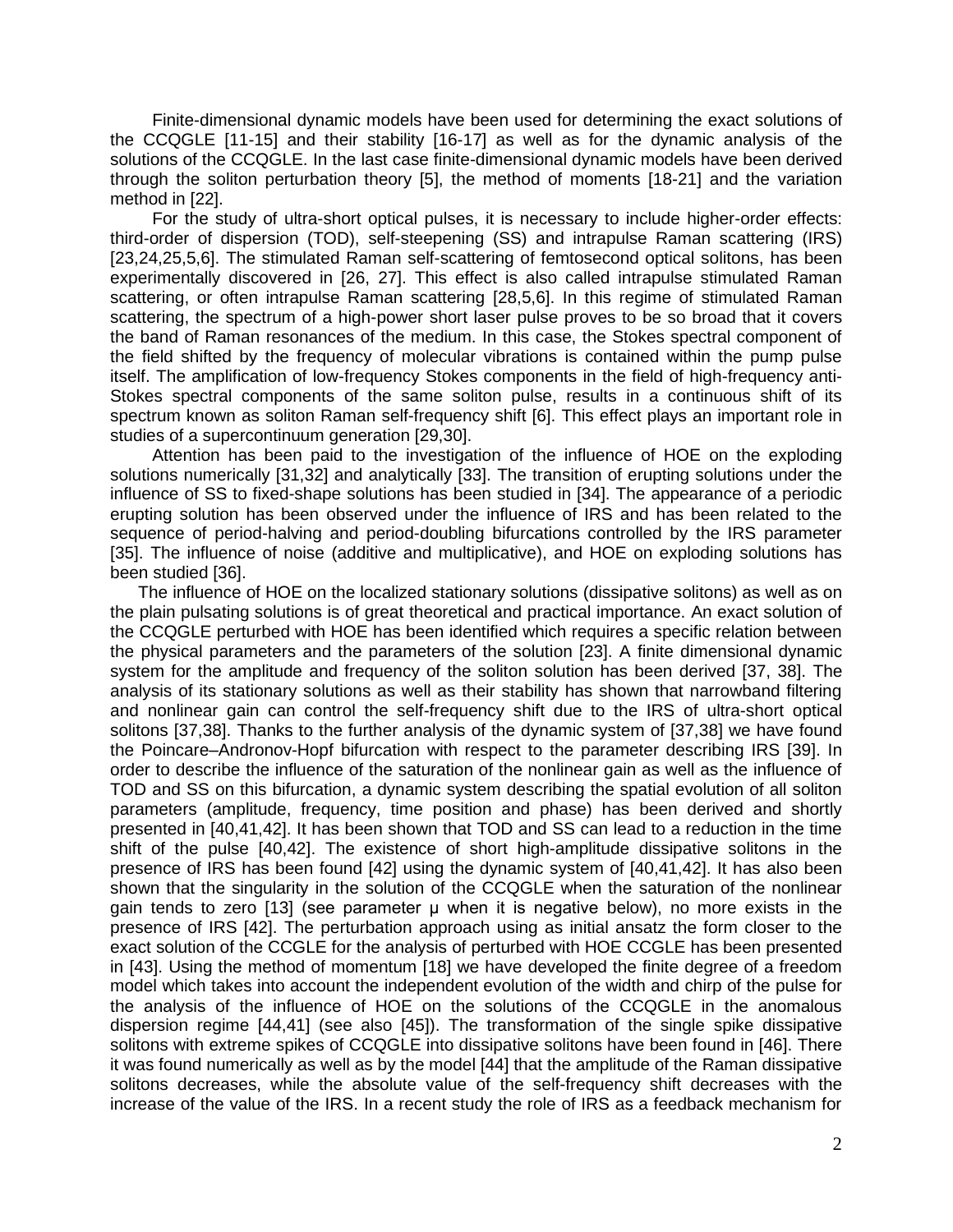the existence of stable propagating dissipative solitons with uniquely determined velocity in CCGLE has been studied through a semi-analytical approach [47]. It has been shown that the limit of the vanishing magnitude of the IRS coefficient is singular. In [48] the influence of IRS, SS and TOD on the solutions of the CCQGLE has been studied by means of bifurcation analysis of the dynamical model (DM) proposed in [44]. The following types of transformations have been identified: a) from chaotic into two-periodic solution; b) from two-periodic into a limit cycle; and c) from a limit cycle into a stationary solution under the influence of IRS. Interaction between all higher-order effects has been studied [48]. Following the idea of [48] in [49] we have studied numerically the influence of IRS and self-steepening on the period-2 pulsating solution of the CCQGLE. A cascade of transformations of the numeric solutions under the influence of SS has been reported, which includes the existence of: period-1 solutions, chaotic solutions, period– doubling transformations and others. It has been shown that by increasing the IRS parameter, the period-4 pulsating solution related to the SS can be successfully transformed into a period-2, period-1 pulsating solutions and, finally, into a stationary solution [49]. It has been mentioned [48] and reported in [50] that the obtained numerical results of [47] can be described very well by the dynamic model of [44].

We present here a study of the localized stationary soliton-like solutions of the perturbed CCGLE and CCQGLE with the terms responsible for the IRS. As the soliton-like solutions of CCGLE and CCQGLE are usually called dissipative solitons, we may formulate our aim as the study of the self-frequency shift of the Raman dissipative solitons (RDS). Our aim is to study the influence of the nonlinear gain, higher order correction terms to the nonlinear amplification/absorption and to the nonlinear refractive index on the self-frequency shift of RDS. In order to accomplish this, we have solved numerically the basic equation with the Agrawal's split-step Fourier method with two iterations and applied the dynamic model with finite degrees of freedom obtained with the method of moments [44]. A detailed comparison of the results obtained by these two methods has been presented and analyzed.

The paper is organized as follows: First, the physical meaning and application of the CCQGLE perturbed with higher-order effects are presented in Sec.2. In Sec. 3 we introduce the finite dimensional dynamic model derived in [44] as well as the approximate fixed points of the model. In Sec. 4 we study the IRS in the presence of nonlinear gain. We fix the value of the parameter describing IRS and change the parameter describing the nonlinear gain. The presented results show that the self-frequency shift of the RDS increase with the increase of the value of the nonlinear gain. In Sec. 5 we present our results concerning the influence of higher order correction term to the nonlinear amplification/absorption on the self-frequency shift of the RDS. We have found a nonlinear dependence of the absolute value of the self - frequency shift of RDS on the parameter describing IRS in the presence of the saturation of the nonlinear gain. With the increase of the absolute value of the saturation of the nonlinear gain the maximum of the absolute value of the frequency shift decreases and its position moves to larger values of the parameter describing IRS. In Sec. 6 we present our results concerning the influence of higher order correction terms to the nonlinear refractive index on the self-frequency shift of the RDS. Here we present our findings for the nonlinear dependence of the absolute value of the frequency shift on the  $\gamma$  in the presence of the higher order correction term to the nonlinear refractive index. Our discussion of the applicability of the dynamic model [44] is presented in Sec.7. Finally, we make our conclusions in Sec. 8.

### 2. NUMERICAL CALCULATION OF THE BASIC EQUATION

The dynamic behavior is described by the following complex cubic-quintic Ginzburg-Landau equation (CCQGLE) perturbed by IRS [1-6]: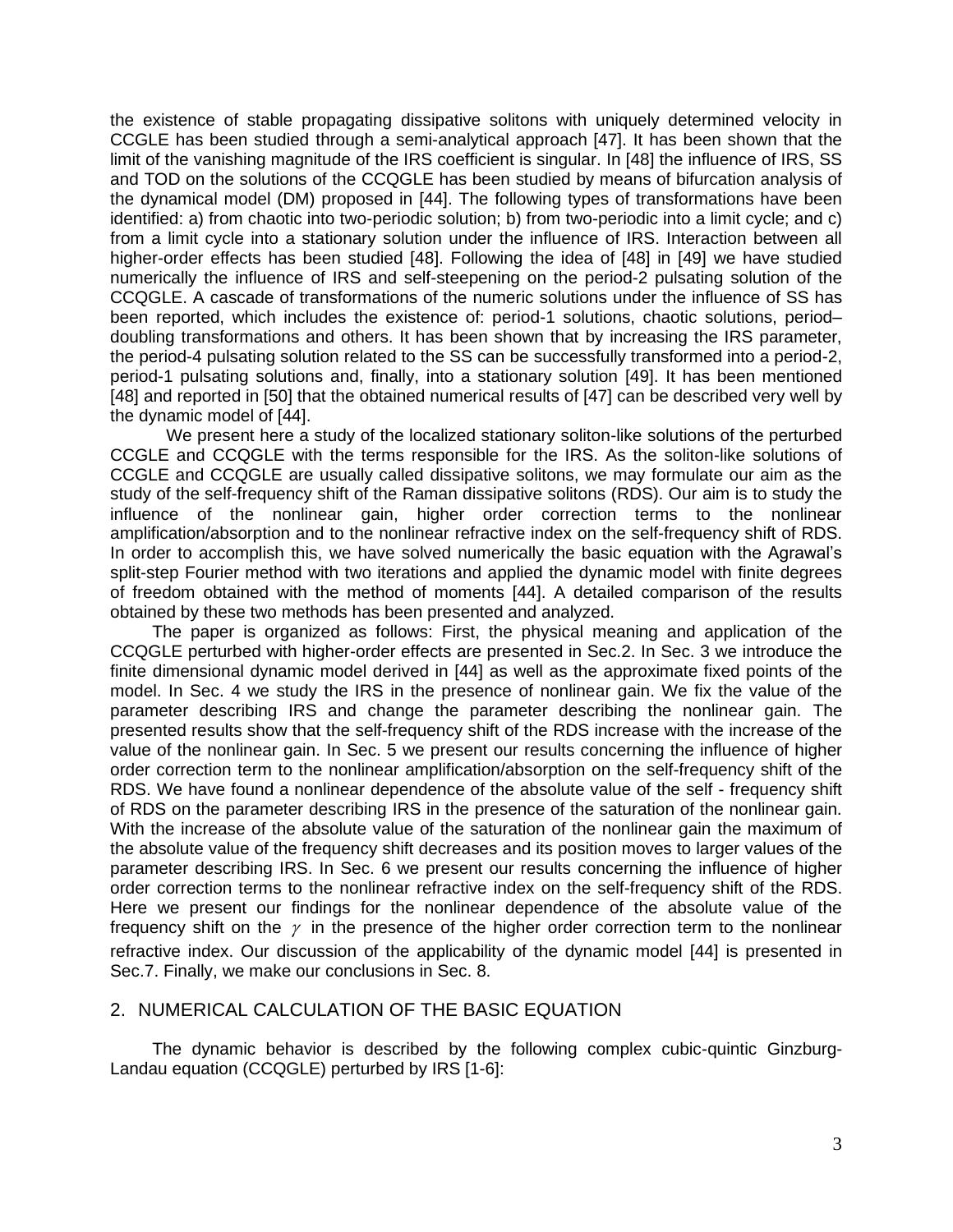$$
i\frac{\partial U}{\partial x} + \frac{1}{2}\frac{\partial^2 U}{\partial t^2} + |U|^2 U = i\delta U + i\beta \frac{\partial^2 U}{\partial t^2} + i\varepsilon |U|^2 U - \nu |U|^4 U + i\mu |U|^4 U + \gamma U \frac{\partial}{\partial t} (|U|^2)
$$
 (1)

where  $U$  is the normalized envelope of the electric field,  $t$  and  $x$  are the retarded time and the normalized propagation distance,  $\delta$  is the linear loss-gain coefficient,  $\beta$  describes the spectral filtering (gain dispersion),  $\varepsilon$  is the nonlinear gain or absorption coefficient [14-16] (the nonlinear gain arises from the saturable absorption),  $\mu$ , is the higher order correction term to the nonlinear amplification/absorption [14-16] (if negative, it accounts for the saturation of the nonlinear gain [10,19]),  $\nu$  is the higher order correction term to the nonlinear refractive index [14-16] (if negative, it corresponds to the saturation of the nonlinear refraction index [10]). In this equation we have implied that the group-velocity dispersion is anomalous. Parameter  $\gamma$  takes into account the effect of the IRS in the simplest quasi – instantaneous description. In this case there has been applied a linear approximation to the frequency – domain Raman response function [51-54]. Such a description of the IRS is valid for pulses shorter than 1 ps but wide enough to contain many optical cycles (pulse width  $\geq 100 \text{fs}$ ) [6]. Eq. (1) considers a frame of reference moving with the pulse. Eq. (1) is basically phenomenological model, but it has proved to be a good qualitative model for the real mode-locked lasers. It has been proposed as a master equation for solid-state lasers with fast saturable absorber [1-3] as well as for the modelocked fiber lasers [55,56]. The relations between the physical parameters describing a ring fiber laser mode locking through nonlinear polarization rotation and the coefficients of CCQGLE have been derived in [57].

For the numerical solution of Eq. (1), we have used the Agrawal's split-step Fourier method with two iterations [58,59]. The numerical parameters for this calculation are as follows: time resolution:  $0.0002$ -0.00244, number of samples:  $2^{15}$ - $2^{17}$ , a constant propagation step (but case dependent) - with size between  $10<sup>-3</sup>$  and  $10<sup>-5</sup>$  or adaptive step-size. The following numerical quantities have been calculated numerically solving Eq. (1): mean frequency:  $(x) = | \omega |U(x, \omega) | d\omega / |U(x, \omega)|$ quantities have been calculated<br>  $\omega(x) = \int_0^{\infty} \omega |U(x, \omega)|^2 d\omega / \int_0^{\infty} |U(x, \omega)|^2 d\omega$ , tities have been calculations  $=\int_{-\infty}^{+\infty}\omega|U(x,\omega)|^2d\omega\Bigg/\int_{-\infty}^{+\infty}|U(x,\omega)|^2$ , peak amplitude:  $\eta(x) = \max |U(x,t)|, \forall t$ , , velocity:  $(x) = |t| U(x,t) | dt | |U(x,t)|$  $v(x) = \left(\int_{0}^{+\infty} t \left| U(x,t) \right|^{2} dt / \int_{0}^{+\infty} \left| U(x,t) \right|^{2} dt \right) / x$  $\int_{-\infty}^{\infty}$   $\int_{-\infty}^{\infty}$   $\int_{-\infty}^{\infty}$   $\int_{-\infty}^{\infty}$   $\int_{-\infty}^{\infty}$  $=\left(\int_{-\infty}^{+\infty}t\left|U\left(x,t\right)\right|^{2}dt/\int_{-\infty}^{+\infty}\left|U\left(x,t\right)\right|^{2}dt\right)/x$ and identical to the model (3) time width:

$$
\sigma(x) = \left(\frac{\tau(x)}{\tau(0)}\right)/\eta(0)
$$
 where  $\tau(x) = \int_{-\infty}^{+\infty} \left|U(x,t)\right|^2 / \eta_n(x)^2 dt$ . We also use the quantity full-width half-

maximum:  $FWHM = 2.6339\sigma(x)$ . Because of the internal properties of the fast-Fourier transformation, the initial condition used for the direct calculation of (1) contrary to (2) has a transformation, the initial condition used for the direct calculation of (1) contrary to (2) has a<br>negative phase sign: $U\big(0,t\big)\!=\!\eta\sec h\big[\eta t\big]\!\exp\!\big[-i\omega t\big]$  . That is why, in the results, the sign of the frequency obtained by (3) is the same as the frequency sign obtained by Eq. (1) which corresponds to the physical reality.

#### 3. DYNAMIC MODEL AND APPROXIMATED FIXED POINTS

To derive the dynamic system, we use the trial function in the following form [18,19,20,44]:  
\n
$$
U(x,t) = \eta(x) \text{sech}\left[\frac{t-k(x)}{\sigma(x)}\right] \exp\left[i\omega(x)\left(t-k(x)\right)+ic(x)\left(t-k(x)\right)^{2}\right]
$$
\n(2)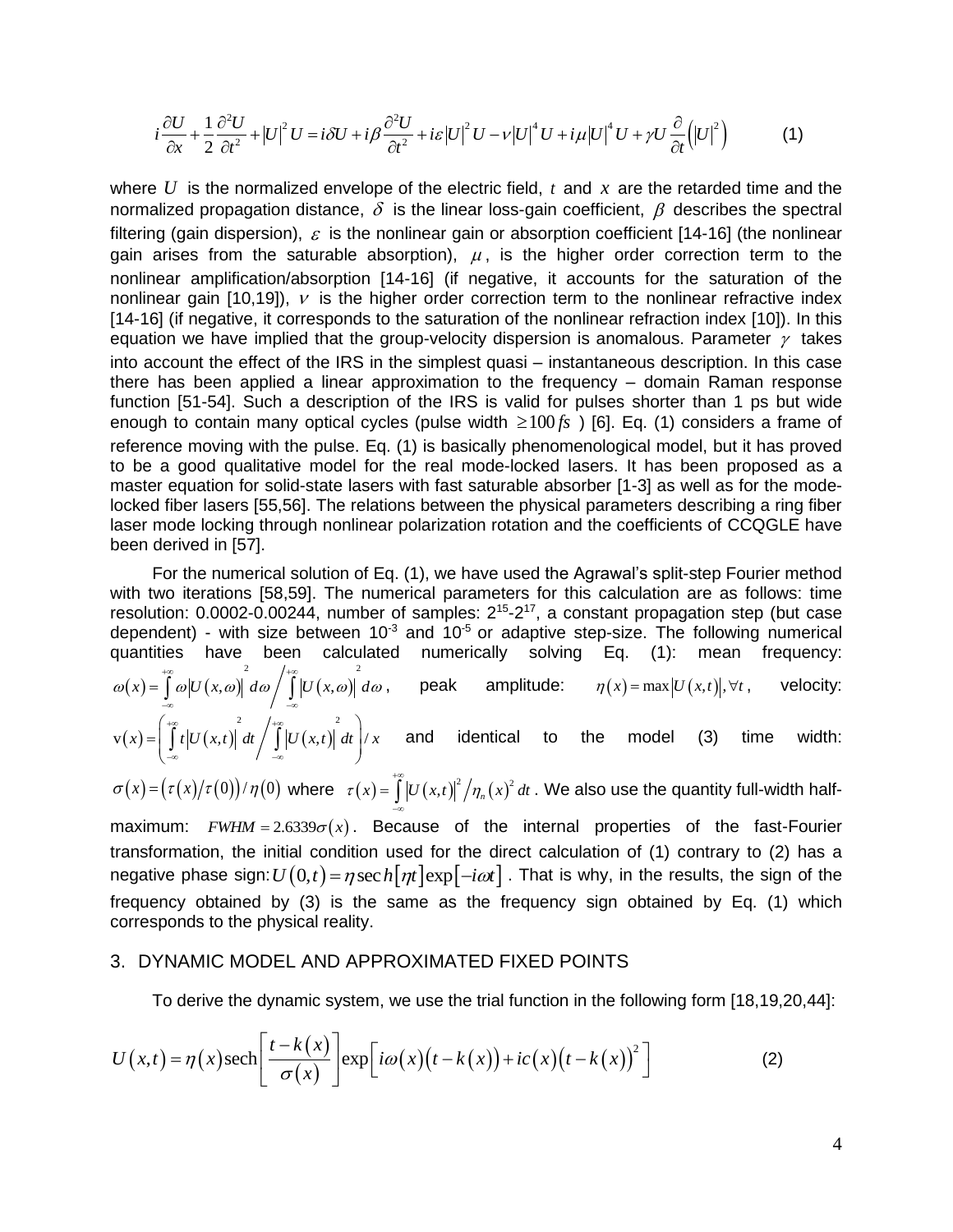where  $\eta(x),\sigma(x),$  and  $k(x)$  are respectively the amplitude, width, and position of the pulse maximum,  $\omega(x)$  is the frequency, and  $c(x)$  is the chirp parameter. Applying the method of moments of [18] we obtain the following set of ordinary differential equations for the parameters  $\eta(x)$ ,  $\sigma(x)$ ,  $k(x)$ ,  $\omega(x)$ , and  $c(x)$  [44]:<br>
dn  $\sigma(x) = \left( \eta(-60 - 5\pi^2 + 3\pi^4 c^2 \sigma^4) \right) = 2(3 + \pi^2)$   $\left( \eta(3 + \pi^2) \right)$  $\eta(x),\sigma(x),k(x),\omega(x)$ , and  $c(x)$  [44]: maximum,  $\omega(x)$  is the frequency, and  $c(x)$  is the chirp parameter. Applying the moments of [18] we obtain the following set of ordinary differential equations for the  $\eta(x)$ ,  $\sigma(x)$ ,  $k(x)$ ,  $\omega(x)$ , and  $c(x)$ [44]:<br> $\frac{d\eta$ um,  $\omega(x)$  is the frequency, and  $c(x)$  is the chirp parameter. Applying the method of<br>the of [18] we obtain the following set of ordinary differential equations for the parameters<br> $\tau(x)$ ,  $k(x)$ ,  $\omega(x)$ , and  $c(x)$ [44]:<br> $\delta$ 

moments of [18] we obtain the following set of ordinary differential equations for the parameters  
\n
$$
\eta(x)
$$
,  $\sigma(x)$ ,  $k(x)$ ,  $\omega(x)$ , and  $c(x)$ [44]:  
\n
$$
\frac{d\eta}{dx} = (\delta - c)\eta + \beta \left( \frac{\eta(-60 - 5\pi^2 + 3\pi^4 c^2 \sigma^4)}{15\pi^2 \sigma^2} - \eta \omega^2 \right) + \varepsilon \frac{2(3 + \pi^2)}{3\pi^2} \eta^3 + \mu \frac{2}{15} \left( 4 + \frac{15}{\pi^2} \right) \eta^5
$$
\n
$$
\frac{d\omega}{dx} = -4\beta \frac{\left(1 + \pi^2 c^2 \sigma^4\right) \omega}{3\sigma^2} + \frac{8}{15} \gamma \frac{\eta^2}{\sigma^2}
$$

$$
\frac{dk}{dx} = \omega - \frac{2\pi^2}{3} \beta c \omega \sigma^2
$$
\n
$$
\frac{d\sigma}{dx} = 2c\sigma + \beta \left( \frac{8}{\pi^2 \sigma} - \frac{16}{15} \pi^2 c^2 \sigma^3 \right) - \frac{4}{\pi^2} \varepsilon \sigma \eta^2 - \frac{4}{\pi^2} \mu \sigma \eta^4
$$
\n
$$
\frac{dc}{dx} = \left( -2c^2 + \frac{2}{\pi^2 \sigma^4} - \frac{2\eta^2}{\pi^2 \sigma^2} \right) - \beta \frac{4(3+\pi^2)c}{3\pi^2 \sigma^2} - \gamma \frac{32\eta^4}{15\pi^2 \sigma^2}
$$
\n(3)

Dynamic system (3) allows the study of the influence of the IRS on the localized solutions of the CCQGLE. We also use the quantity full width half maximum:  $FWHM = 2.6339\sigma(x)$ . System (3) for the cases of  $\delta \neq 0$ ,  $s \neq 0$ ,  $\nu \neq 0$ ,  $\beta_3 \neq 0$  has been first derived and studied in [18]. The essential point in the derivation of this equation is the relation between the width and chirp of the pulse [18]. A simpler form of Eq. (3) has been studied where  $\delta \neq 0$   $\beta \neq 0$   $\nu \neq 0$   $\varepsilon \neq 0$   $\mu \neq 0$ with  $\gamma = 0$  [19,20]. The position  $k(x)$  is not involved in the first, second, fourth and fifth equations, so it will not be involved in the search for the fixed points of DM (3). It has been shown that at  $\beta > 0$  and for x- $> \infty$ , the frequency  $\omega$  tends to zero and the pulse position k tends to a constant value which has allowed the authors to obtain a three–dimensional system of ODE for the amplitude  $\eta(x)$ , width  $\sigma(x)$  and chirp of the pulse  $c(x)$ . The velocity v corresponds to  $k(x_{\text{max}})/x_{\text{max}}$  while the FWHM corresponds to $2\ln\bigl(2\!+\!\sqrt{3}\bigr)\sigma(x_{\text{max}})$ . It has been found that there exists a correspondence between the attractors of the model and the localized solutions of the CCGLE, namely, that the stationary solutions of the CCGLE correspond to fixed points, while

the pulsating solutions are related to stable limit cycles [19,20]. However, it is well known that the IRS leads to changes in the pulse frequency, pulse shape and pulse spectrum. So, the frequency  $\omega(x)$  becomes a function of the distance of propagation and should not be neglected.

In the case of the CCGLE perturbed with IRS, we have found approximated fixed points for three of the parameters in dynamic model (3): amplitude, frequency and width. To get these fixed points we have assumed that the chirp is zero and have neglected the fifth equation for the chirp. It has turned out that this assumption is not an obstacle for obtaining useful results. We have introduced the pulse energy as  $Q$  =  $\eta^2\sigma$  . Solving the reduced system of three equations for identifying the stationary solutions  $(\eta,\omega,\sigma)$  , we have found 4 different fixed points of which only one has a physical meaning: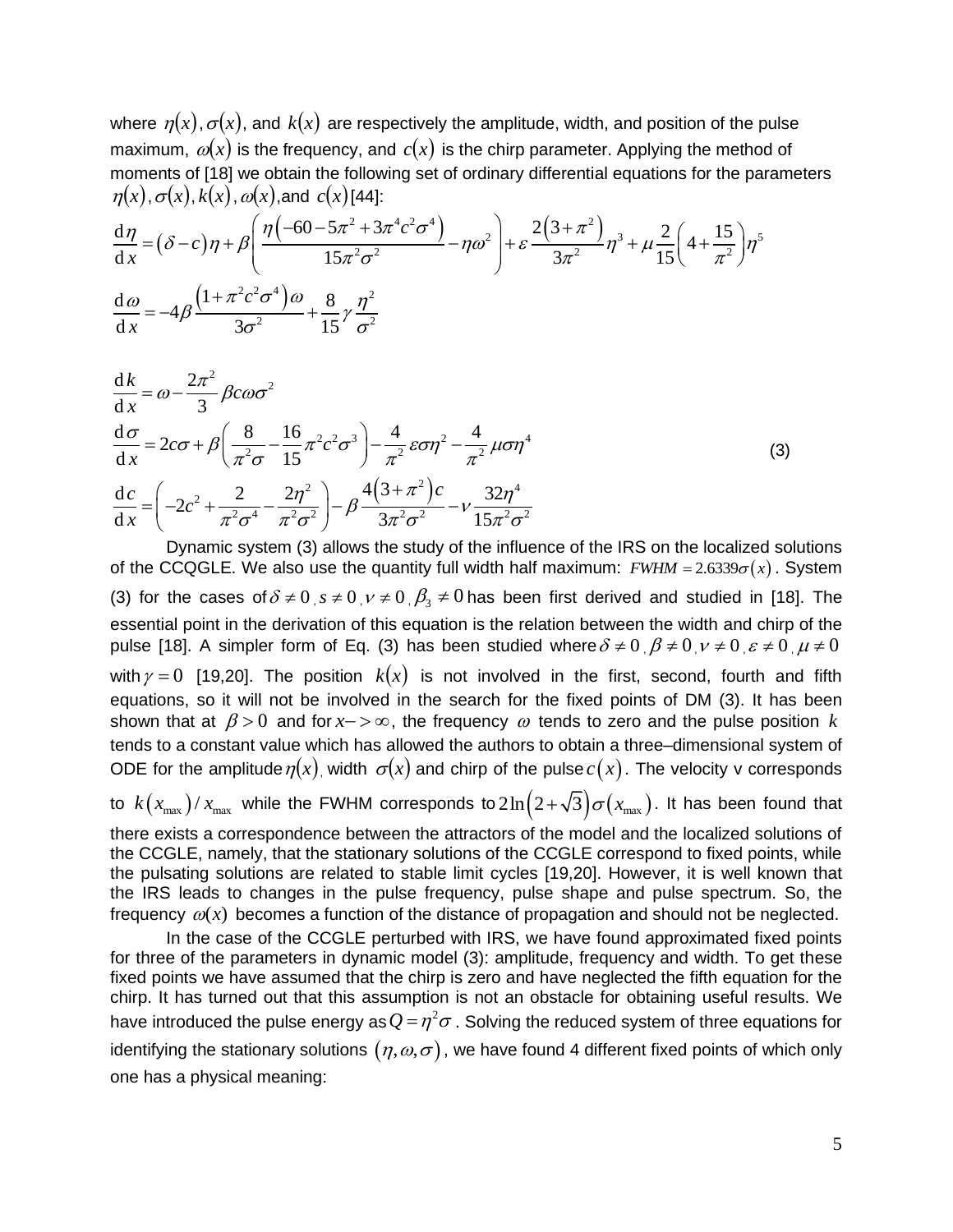$$
Q = (2\sqrt{10}\beta)/(\varepsilon q); \eta = (2\sqrt{5}\beta)/(q\sqrt{\varepsilon});
$$
  
\n
$$
\omega = (5\beta\varepsilon^2 + p)/(8\beta\gamma\varepsilon); \sigma = q/\sqrt{10};
$$
  
\nwhere  
\n
$$
p = \sqrt{\beta\varepsilon^2(64\gamma^2\delta + 25\beta\varepsilon^2)}; q = \sqrt{(-5\beta\varepsilon^2 + p)/\delta\varepsilon^2}.
$$
 (4)

It turned out that this fixed point correctly describes our numerical observations in the case of the CCGLE perturbed with IRS.

The principal question for the applicability of dynamic model (3) is whether during its propagation the numerical localized solutions are close to the sech-like form of Eq. 2. In this work we focus our attention on soliton-like numerical solutions, so we have chosen a set of values for the physical parameters used in the solving of Eq. 1 which will satisfy the requirements for achieving those solutions. In the process of our study this question of the preservation of the time shape of numerical solutions will be analyzed. The numerical solution of DM (3) presented here has been obtained by means of Wolfram Mathematica [60] and Matlab.

#### 4. CCGLE: THE INFLUENCE OF THE NONLINEAR GAIN ON THE SELF-FREQUENCY SHIFT

In nonlinear optics the influence of bandwidth limited amplification characterized by  $\delta, \beta$ on the IRS characterized by  $\gamma$  has been in the focus of some earlier studies [61-65]. It has been shown that in the presence of bandwidth limited amplification, the soliton self-frequency shift due to the IRS decreases. It is well known that the parameter  $\varepsilon$  which describes the nonlinear gain of absorption plays a key role in the analysis of the properties of the solutions of CCGLE [14-16]. It has been shown that using narrowband filtering and nonlinear gain, there can be achieved stable soliton propagation over long distances in the presence of IRS [38]. In order to describe the properties of the self-frequency shift of RDS in the perturbed with IRS CCGLE, we need two dependencies. The first one is the dependence of the parameters describing the RDS on  $\varepsilon$  for fixed  $\gamma$  and the second one, the dependence of the parameters describing the RDS on  $\gamma$  for fixed  $\varepsilon$ . We study here the first one, namely the influence of  $\varepsilon$  on all the parameters describing the RDS for fixed  $\delta, \beta$  and  $\gamma$  . The following values of the physical parameters have been used:  $\delta = -0.012; \beta = 0.6; \varepsilon = 0.3$ ,  $\mu = 0, \nu = 0$ . The important question is how to choose the values of the physical parameters. It is well known from the soliton perturbation theory that the soliton is stable provided that  $\delta > 0$  and  $\epsilon < \beta/2$  [13,14]. The relation between  $\beta$  and  $\epsilon$  ("curve S")

namely: 2 2  $3\sqrt{1+4\beta^2}-1$  $s = p \frac{ }{4 + 18}$  $\varepsilon_{\rm s} = \beta \frac{3\sqrt{1+4\beta}}{1-12\beta}$  $\beta^{\cdot}$  $=\beta \frac{3\sqrt{1+4\beta^2}-1}{1+\beta^2}$ + on the plane  $(\beta,\varepsilon)$  divide it in such a way that in order to get

"solutions with fixed amplitudes" we should have values of  $\delta$  > 0 below "curve S" and  $\delta$  < 0 above it [12,14]. On this line the "solution with fixed amplitude" becomes singular (its amplitude tends to infinity, while the width vanishes). In the case of  $\beta \ll 1$  the  $\beta \approx 2\varepsilon$  [12,14]. In the case of  $\delta$  = 0 the solutions on the curve S are "solutions with arbitrary amplitude" [12, 14]. In our case  $\beta$  = 0.6 so  $\varepsilon_s$  = 0.21, and as  $\varepsilon$  = 0.3 >  $\varepsilon_s$  and  $\delta$  = -0.012 is small and  $d_{\scriptscriptstyle{-}}$  = 0.4 what we get is slightly above the "curve S" so we could expect a "solution with fixed amplitude", which, however, is close to the "curve S", or to the "solutions with arbitrary amplitudes" [12,14].

Applying our dynamical model (3) we have established that for fixed values of  $\delta, \beta$  and parameter  $\gamma$  which characterizes IRS, by increasing the value of the nonlinear gain  $\varepsilon$ , the values of the amplitude and frequency of the stationary pulses also increase, so the selffrequency shift of the RDS is increased. These model predictions are verified in Fig. 1 below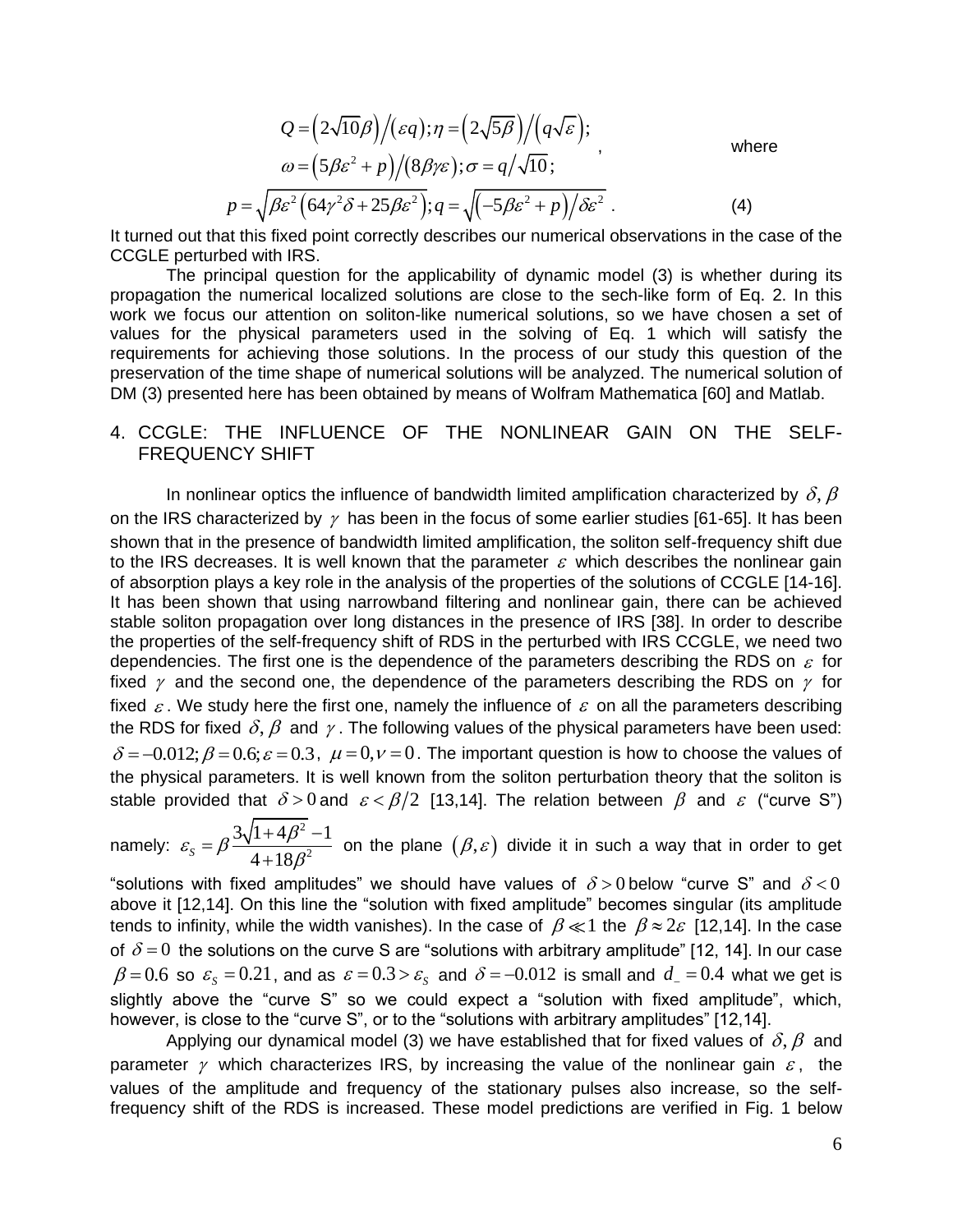where the results from the numerical solution of the basic Eq. 1 are compared with the results of our model given in Eq. 3.



FIGURE 1. Results obtained by direct numerical solution of (1) (solid circles) and the numerical solution of DM (3) (empty circles) for a) the peak amplitude (solid lines) and FWHM (dash lines), b) mean frequency (solid lines) and velocity (dash lines) as functions of  $\varepsilon \subset [0.22;0.32]$ at parameters  $\delta = -0.012$ ;  $\beta = 0.6$ ;  $\gamma = 0.05$ ;  $\eta(0) = 10$ ;  $\sigma(0) = 1/\eta(0)$ ;  $c(0) = 0$ ;  $\omega(0) = 0$ . The propagation distance is  $x_{\text{max}} = 200$ .

The numerical region for the change of the parameters describing the nonlinear gain  $\varepsilon \in [0.22, 0.32]$  is chosen in the following way. After the numerical calculation of Eq. 1 we have found that for values of  $\varepsilon < 0.22$ , the numerical solutions are unstable ones: the amplitudes decrease and finally disappear. Next, for values of  $\varepsilon > 0.32$ , we have not obtained a stationary solution. For the calculation of the cases of  $\varepsilon = 0.31, 0.32$  a step size of order  $10^{-5}$  has been used. Fig. 1 shows two ways of calculation: a) direct numerical solution of Eq. (1); and b) numerical solution by means of the dynamic model (3). As can be seen in Fig. 1, if we increase the value of the nonlinear gain  $\varepsilon$ , the values of the amplitude (Fig. 1a) and frequency (Fig. 1b) of the RDS also increase. Moreover, the pulse width decreases (Fig. 1a) while the velocity of the solutions (Fig. 1b) increases (Fig. 2a). From these results we can draw the conclusion that the self-frequency shift of the RDS increases with the increase of the value of the nonlinear gain  $\varepsilon$ . The pulse amplitude increases and its width decreases, i.e. solutions compress. Fig. 1 represents the dynamic model (3) and correctly describes all the observed dependencies.

The second dependence of the parameters' describing the RDS on  $\gamma$  for fixed  $\varepsilon$  has been studied earlier [38,47]. It has been emphasized that the existence of a stable RDS in CCGLE is possible due to the IRS [38]. In a recent study the role of IRS for the existence of stable propagating dissipative solitons in the CCGLE has been studied and it has been shown that the limit of the vanishing magnitude of the IRS coefficient is singular [47].

#### 5. CCQGLE: THE INFLUENCE OF THE HIGHER ORDER CORRECTION TERM TO THE NONLINEAR AMPLIFICATION ON THE SELF-FREQUENCY SHIFT

It is well-known that the introduction of the saturation of the nonlinear gain  $\mu < 0$  in CCGLE leads to the restriction of the increase of the amplitudes of solutions due to the nonlinear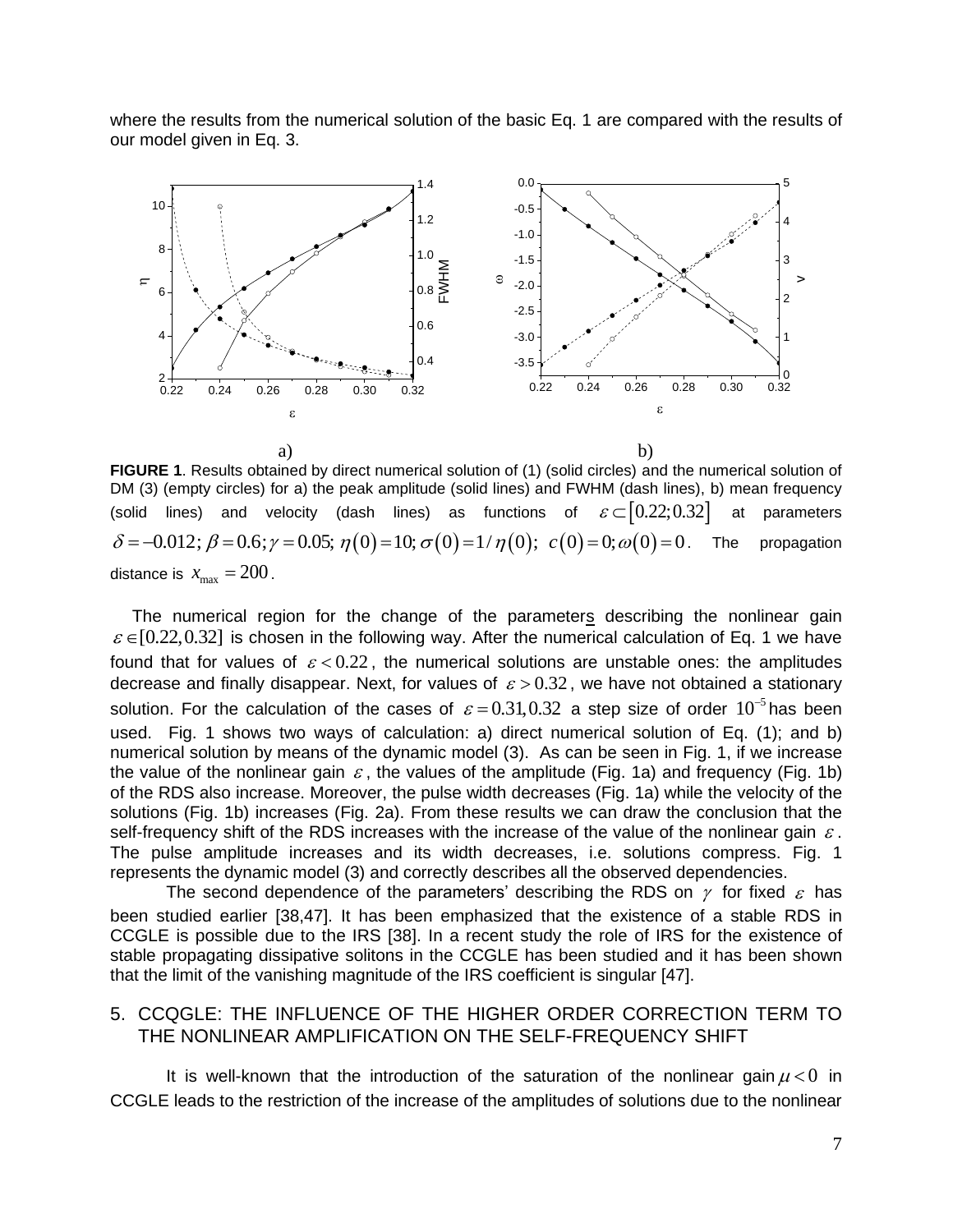gain [7]. As a result of intensive numerical investigation of CCQGLE, some areas in the space of the physical parameters  $\delta$ ,  $\beta$ ,  $\varepsilon$ ,  $\mu$  have been established, in which there have been found stable localized solutions of the CCQGLE [7]. It is shown that if  $\delta$  < 0,  $\beta$  > 0,  $\varepsilon$  > 0 and  $\mu$  < 0 the background instability is avoided [7,20]. In order to describe the properties of the self-frequency shift of RDS in the CCQGLE perturbed with IRS, we need two dependencies. The first one is the dependence of magnitudes describing the RDS on  $\mu$  for fixed values of  $\varepsilon, \gamma$  and the second one - the dependence of magnitudes describing the RDS on  $\gamma$  for fixed values of  $\varepsilon, \mu$ . Recently, the first dependence comparing two values of  $\mu$  < 0 has been studied by dynamical model [37-39] and it has been shown that the increase in the absolute value of the saturation of the nonlinear gain  $\,\mu\,$  leads to the reduction of the amplitude of the high-amplitude RDS [42].

Our first aim in this Section is to analyze the dependence of the parameter describing the RDS on  $\mu$  for fixed values of  $\varepsilon, \gamma$  for a region of values of  $\mu \subset [-0.1;0]$ , which allows us to discuss the properties of stationary solutions with arbitrary amplitudes. Next, we fix the value of the nonlinear gain  $\varepsilon$  and the value of the saturation of the nonlinear gain  $\mu$  and change the value of parameter  $\gamma$  which describes the IRS. Finally, we study the properties of the RDS in the case of  $\mu$  > 0 fixing the values of the nonlinear gain  $\varepsilon$  and the saturation of the nonlinear gain  $\mu$  and changing the value of  $\gamma$  .

First, we fix the value of the nonlinear gain  $\varepsilon$  and change the value of the saturation of the nonlinear gain  $\mu$  in the presence of fixed IRS for  $\gamma = 0.01$ . A detailed comparison between the predictions of dynamic model (3) and the results obtained from the numerical simulation of Eq. 1 is presented in the next Fig. 2.



**FIGURE 2.** Results obtained by direct numerical solution of (1) (solid circles) and the numerical solution of DM (3) (empty circles) for: a) the peak amplitude (solid lines) and FWHM (dash lines); b) the mean frequency (solid lines) and velocity (dash lines) as functions of  $\mu \subset [-0.1;0]$  (the ordinates are logarithmic) at parameters  $\delta = -0.012$ ;  $\beta = 0.6$ ;  $\varepsilon = 0.3$ ;  $\gamma = 0.01$ . The initial condition is  $\eta(0) = 1; \sigma(0) = 1/\eta(0); c(0) = 0; \omega(0) = 0.$ 

All the obtained dependencies of the magnitudes of the RDS on the value of the nonlinear gain  $\mu$ , presented in Fig. 2 have a monotonic character. The results presented in Fig. 2a clearly show that by reducing the absolute value of the saturation of the nonlinear gain  $\mu$  , the amplitude of the RDS increases as should be expected from the existing singularity of solutions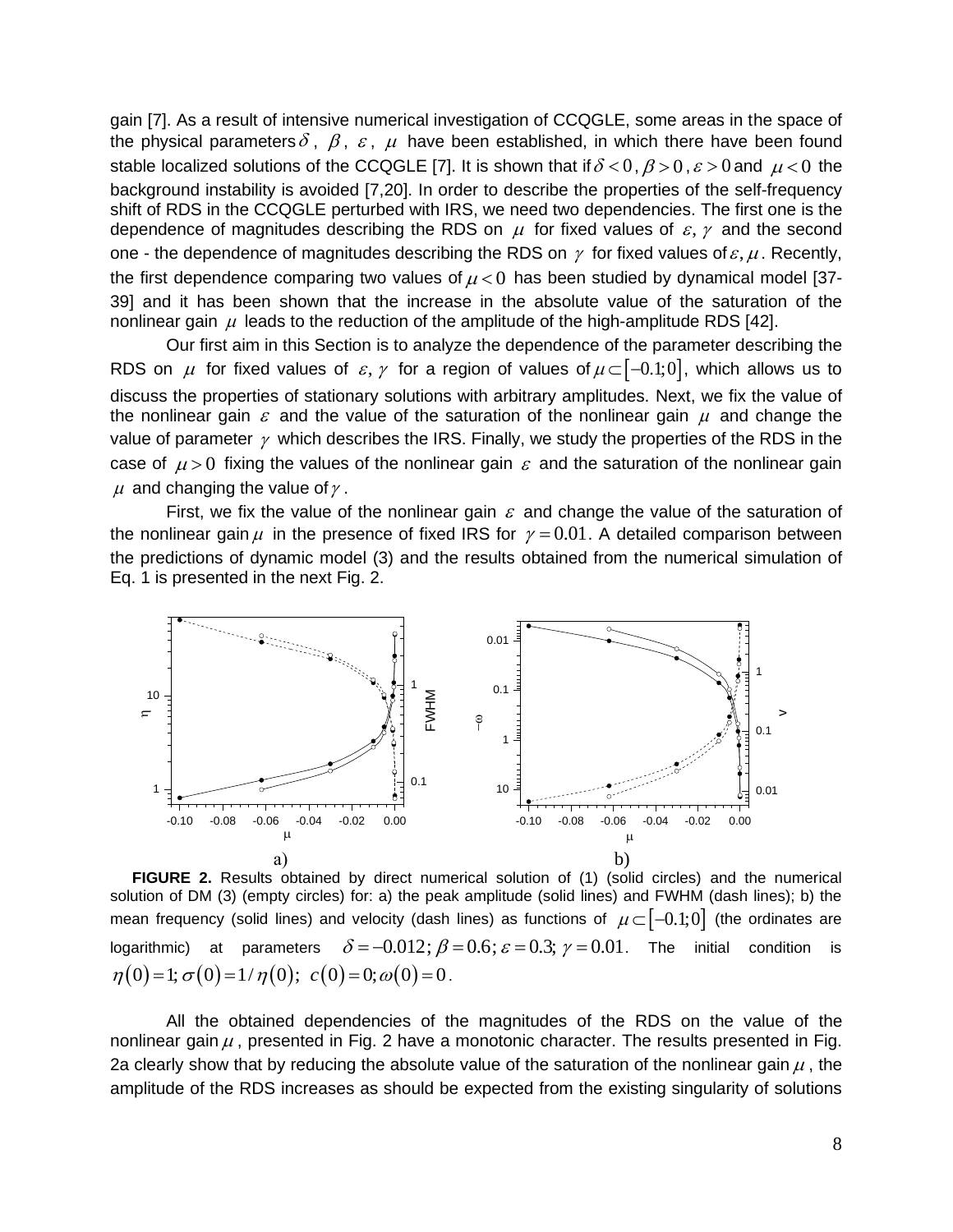of CCQGLE for  $\mu^- \rightarrow 0$  [13,14]. As has been mentioned, the singularity in respect to the coefficient describing the saturation of the nonlinear gain  $\mu^{-} \rightarrow 0$  [13,14] no longer exists in the presence of IRS [42]. It is clearly seen from the Fig. 2a that for  $\mu = 0$  the peak amplitude is approximately 45.2. With the increase of the absolute value of the saturation of the nonlinear gain  $\mu$  , the amplitude of the dissipative solution greatly decreases (till approximately 1 for  $\mu$  = -0.062), the time width increases (Fig. 2a), and the mean frequency steadily decreases (Fig. 2b). The velocity also decreases (Fig.2b). Comparing Fig. 2a with Fig.1a however, we can see that just contrary to the case of the nonlinear gain  $\varepsilon$  when the absolute value of its saturation increases, the amplitude of the RDS decreases and the frequency also decreases. In other words, the saturation of the nonlinear gain acts against the self-frequency shift caused by the nonlinear gain. As can be seen from Fig. 2a, b the predictions of dynamic model (3) for all the parameters of the RDS are in a very good agreement with the corresponding results from the numerical solution of Eq. 1.

Now, we fix the value of the nonlinear gain  $\varepsilon = 0.3$  and the value of the saturation of the nonlinear gain  $\mu\!=\!-1\!\times\!10^{\!-\!4}$  and change the value of parameter  $\,\gamma\,$  in the range  $\,\gamma\!\subset\![0;0.07]$  .



**FIGURE 3.** Results obtained by the direct numerical solution of (1) (solid circles, triangles, squares) and the numerical solution of DM (3) (empty circles, triangles, squares) for: a) the peak amplitude (solid lines) and FWHM (dash lines); b) the mean frequency (solid lines) and velocity (dash lines) as functions of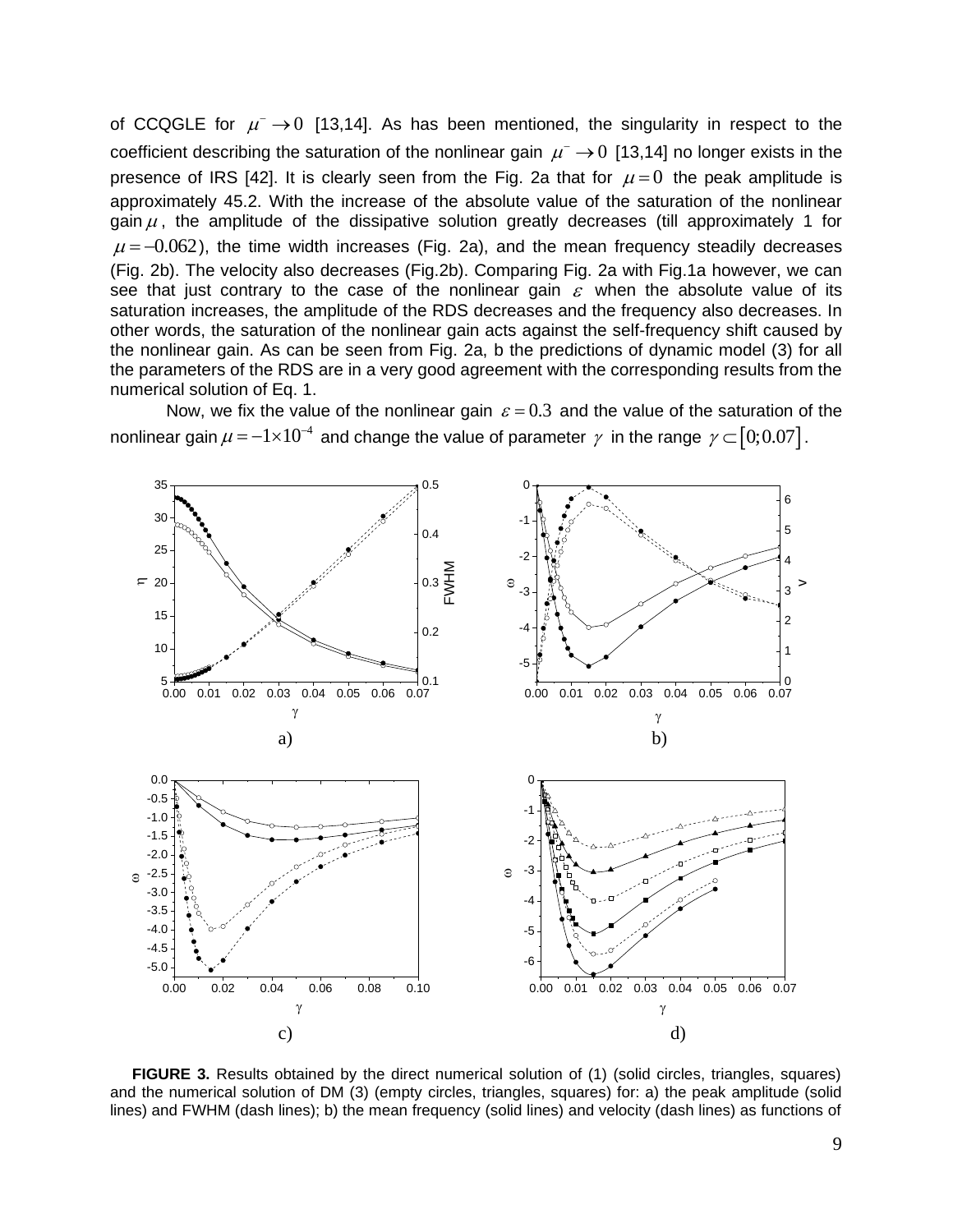$\gamma \subset [0;0.07]$  at parameters  $\varepsilon = 0.3$   $\mu = -0.0001$ ; c) the mean frequency:  $\mu = -0.001$  (solid lines) and  $\mu$  = -0.0001 (dash lines) as functions of  $\gamma$   $\subset$  [0;0.1] at parameters  $\varepsilon$  = 0.3 and d) the mean frequencies:  $\varepsilon = 0.27$  (triangles) and  $\varepsilon = 0.3$  (squares) and  $\varepsilon = 0.33$  (circles) as functions of  $\gamma$  at parameters  $\mu = -0.0001$ . In all cases  $\delta = -0.012$ ;  $\beta = 0.6$  and  $c(0) = 0$ ;  $\omega(0) = 0$ 

As can be seen from Fig. 3a the dependencies of the amplitude and FWHM on  $\gamma$  with the increase the value of the  $\gamma$  have a monotonic character: the amplitude decreases, while the pulse width increases. Due to the presence of  $\mu = -1 \times 10^{-4}$ , the maximum value of the amplitude decreases. In Fig. 3b we can observe, however, a different type of behavior of the frequency shift and the velocity of RDS as a function of  $\gamma$  . In fact, the frequency shift has a very well expressed minimum (or a maximum of the absolute value of the frequency shift), while the velocity has a well expressed maximum in the region of  $\gamma$  . The minimum of the frequency shift and the maximum of the velocity are for the same value of  $\gamma \sim 0.015$ . In other words, with the increase the value of  $\gamma$  , the absolute value of the frequency at first increases till approximately  $\gamma \sim 0.015$  and then the absolute value of the frequency steadily decreases. So, it turns out that we have obtained a nonlinear dependence of the absolute value of the frequency shift on  $\gamma$  in the presence of saturation of the nonlinear gain ( $\mu$  =  $-1\times10^{-4}$ ). Obviously, the behavior of the self-frequency shift and that of velocity are related.

In Fig. 3c we show how the observed nonlinear dependence of the absolute value of the frequency shift on  $\gamma$  depends on the value of the saturation of the nonlinear gain  $\mu$  . As can be seen from Fig. 3c with the increase of the absolute value of the saturation of the nonlinear gain up to  $|\mu|$  = 0.001, the maximum absolute value of the frequency shift reduces to  $|\omega|$   $\approx$  1.5 and its position moves to the larger values of  $\gamma \approx 0.05$ . If we further increase the absolute value of the saturation of the nonlinear gain up to  $|\mu|$  = 0.01, the maximum of the absolute value of the frequency shift reduces to  $|\omega|\!\approx\!0.5$  and its position moves to the larger values of  $\gamma\!\approx\!0.15$ . In Fig. 3d we show how the observed nonlinear dependence of the absolute value of the frequency shift on  $\gamma$  depends on the value of the nonlinear gain  $\varepsilon$ . As can be seen from Fig. 3d, with the increase of the value of the nonlinear gain  $\varepsilon$ , the maximum absolute value of the frequency shift increases up to  $|\omega| \approx 6.5$  . However, the position of its maximum does not change. For the cases studied in Fig. 3c and Fig. 3d we have observed numerically and by the dynamic model (3) the expected reduction of the amplitude of the solution with the increase of the value of  $\gamma$  . We have also found that, as could be expected from Fig. 1, with the increase of the value of the nonlinear gain  $\varepsilon$  the amplitudes at small  $\gamma$  increase. The tendency for the decrease of the amplitude with the increase the value of  $\gamma$  remains unchanged. (In order to maintain conciseness, these results are not presented here.) In all the examined cases, the dynamic model (3) qualitatively well describes our numerical findings.

Although the negative sign of  $\mu$ <0 has a meaning of the saturation of the nonlinear gain, there have also been studied cases of  $\mu > 0$  [14,16]. Here we have also studied the properties of the self-frequency shift of the RDS for positive values of  $\mu$ . Fig. 4 shows the evolution with  $\gamma$  of the parameters of RDS for fixed values of the nonlinear gain  $\varepsilon = 0.3$  and of the saturation of the nonlinear gain  $\mu$  = +3×10<sup>-6</sup>.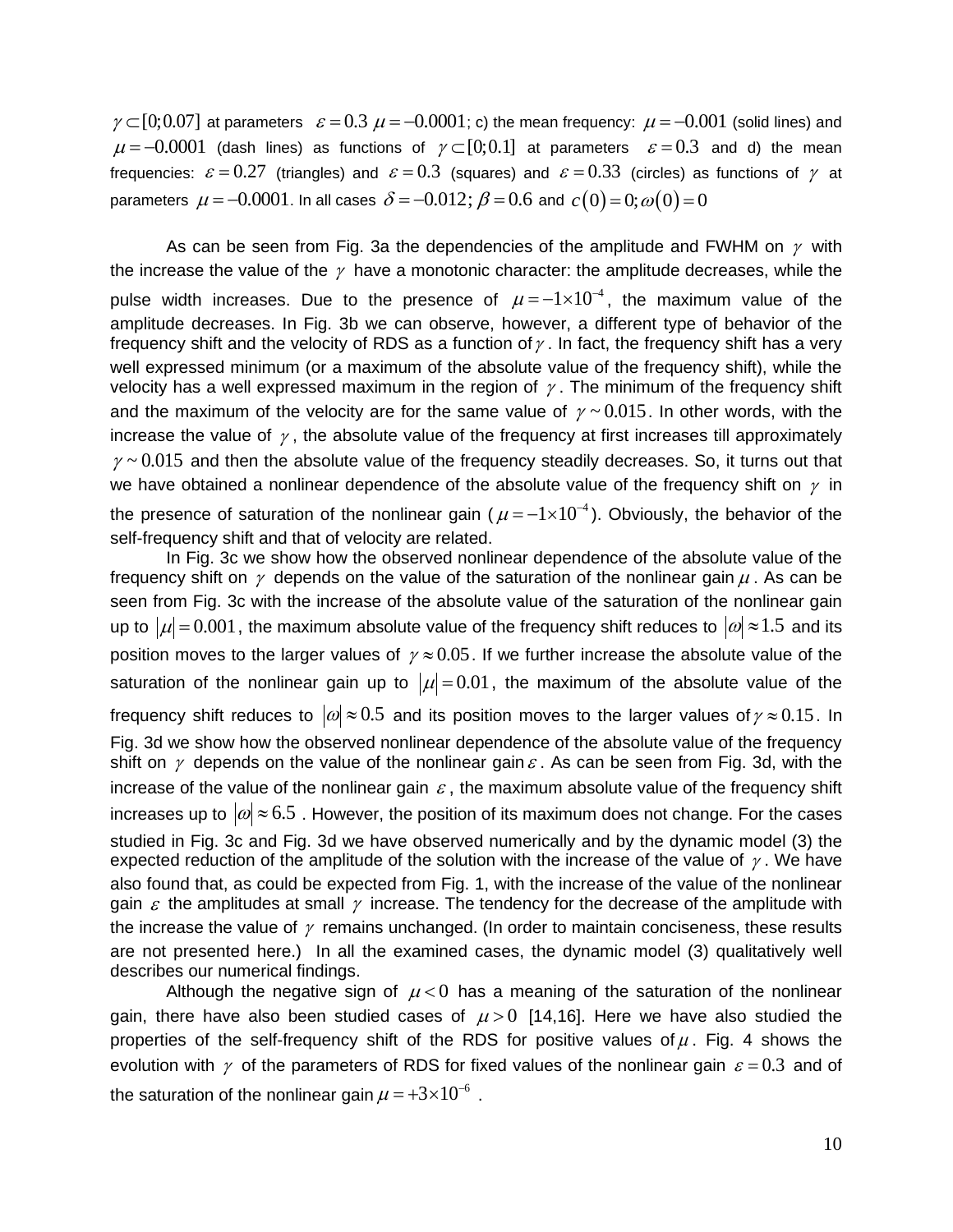

**FIGURE 4.** Results obtained by the direct numerical solution of (1) (solid circles) and the numerical solution of DM (3) (empty circles) for: a) the peak amplitude (solid lines) and FWHM (dash lines), b) the mean frequency (solid lines) and velocity (dash lines) as functions of  $\gamma$   $\subset$  [0.0055;0.07] at parameters  $\delta = -0.012$ ;  $\beta = 0.6$ ;  $\varepsilon = 0.3$ ;  $\mu = +3 \times 10^{-6}$ .

With the increase of the value of  $\gamma$ , the stationary peak amplitude decreases (Fig.4a), FWHM increases (Fig. 4a), the velocity decreases (Fig. 4b), and the absolute value of the frequency also decreases (Fig. 4b). The dependences of all the parameters describing the RDS as a function on  $\gamma$  have a monotonic character. The results obtained by DM (3) are fully consistent with those obtained by Eq. (1). The results, presented in Fig. 4b, for the dependencies of the frequency and velocity on the value of  $\gamma$  are very different from those shown in Fig. 3b. The maximum absolute value of the frequency shift for small  $\,\gamma\,$  also increases.

We can summarize the obtained results in this Section in the following way. We have observed numerically a nonlinear dependence of the self - frequency shift of RDS on the parameter  $\gamma$  describing IRS in the presence of the saturation of the nonlinear gain (Fig.3a, b). With the increase of the value of the saturation of the nonlinear gain, the maximum absolute value of the frequency shift decreases and its position moves to the larger values of parameter  $\gamma$ describing IRS (Fig. 3c). The increase in the value of the nonlinear gain leads to an increase in the value of the maximum absolute value of the frequency shift, without changing its position (Fig. 3d). For positive values of  $\mu$ , all the parameters characterizing the dissipative solutions tend to change in a very similar way to those of the CCGLE perturbed with IRS. All the obtained numerical results are very well described by dynamic model (3).

#### 6. CCQGLE: THE INFLUENCE OF THE HIGHER ORDER CORRECTION TERM TO THE NONLINEAR REFRACTIVE INDEX ON THE SELF-FREQUENCY SHIFT

In this Section we will study the influence of the higher order correction term to the nonlinear refractive index [14-16]  $\nu$  on the self-frequency shift of RDS for a fixed value of the nonlinear gain. It has already been mentioned that higher order correction terms to the nonlinear refractive index [14-16]  $\nu$  when negative ( $\nu < 0$ ) correspond to the saturation of the nonlinear refraction index [10].

Our first aim in this Section, is to analyze the dependence of the magnitudes describing the RDS on  $\,\nu\,$  for fixed values of  $\,\varepsilon,\,\gamma\,$  for a region of values of $\,\nu\!\subset\!\left[-3\!\times\!10^{-5};0.4\right],$  which allows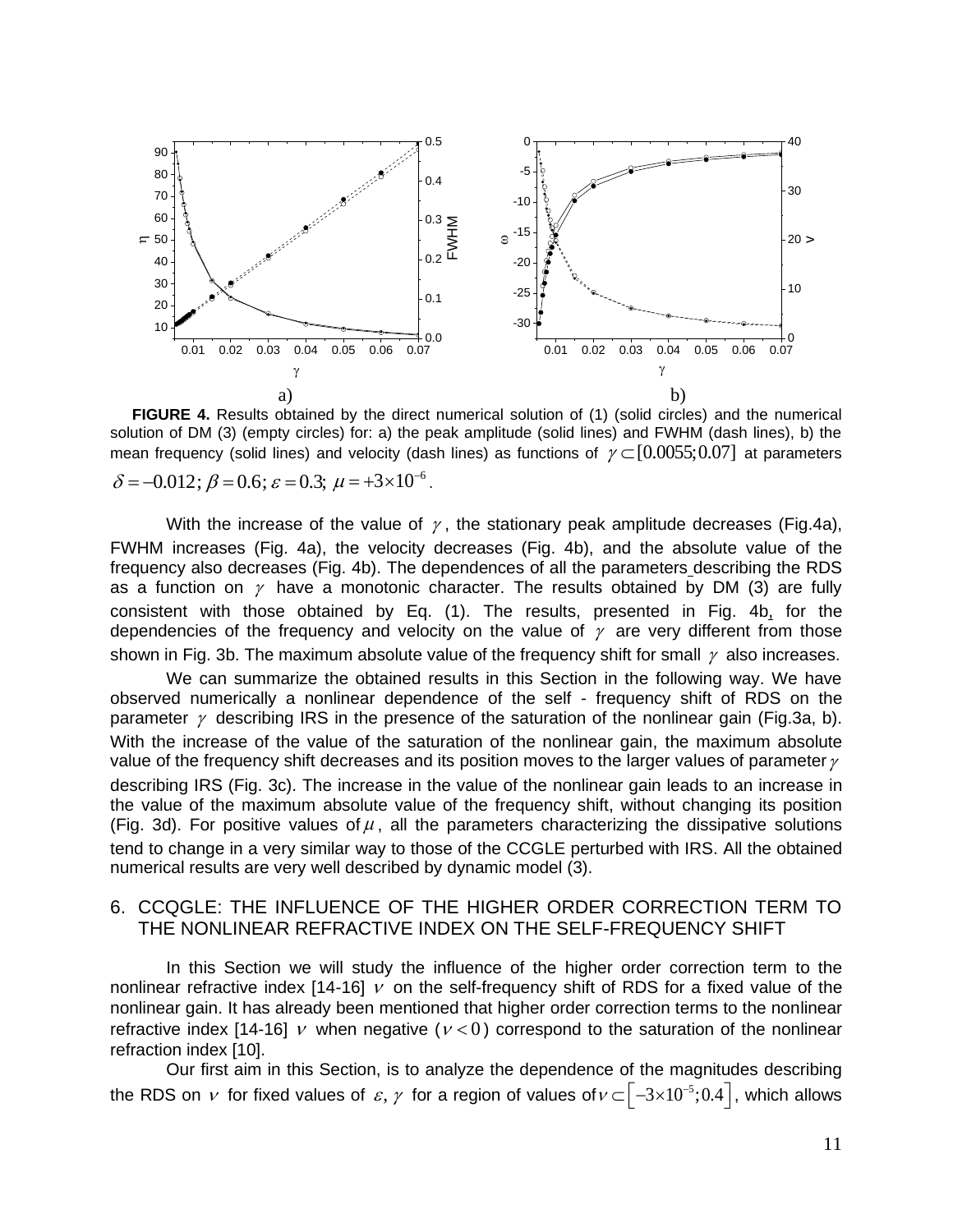us to discuss the properties of stationary solutions with arbitrary amplitudes. Second, we will fix the value of the nonlinear gain  $\varepsilon$  and the value of the saturation of the nonlinear refractive index  $v < 0$  and change the value of parameter  $\gamma$  which describes IRS. Finally, we will study the properties of the RDS in the case of  $v > 0$  fixing the values of the nonlinear gain  $\varepsilon$  and the saturation of the nonlinear refractive index  $\nu > 0$  and changing the value of  $\gamma$ .

First, we fix the value of nonlinear gain  $\varepsilon$  and change the value of the saturation of the nonlinear refractive index  $\nu$  in the presence of fixed IRS for  $\gamma = 0.01$ . A detailed comparison between the predictions of dynamic model (3) and the results obtained from the numerical simulation of Eq. 1 is presented in Fig. 5 below.



**FIGURE 5.** Results obtained by the direct numerical solution of (1) (solid circles) and the numerical solution of DM (3) (empty circles) for: a) the peak amplitude (solid lines) and FWHM (dash lines); b) the mean frequency (solid lines) and velocity (dash lines) as functions of  $\,\nu\!\subset\!\left[-3\!\times\!10^{-5};0.4\right]\,$  at parameters  $\delta = -0.012$ ;  $\beta = 0.6$ ;  $\varepsilon = 0.3$ ;  $\gamma = 0.01$ .

In the presented region of  $v\subset [-3\times 10^{-5};0.4]$  we have found stationary solutions. All dependencies of RDS on the value of  $\nu$ , presented in Fig. 5, have a monotonic character. The obtained results show that by increasing the value of the positive  $\nu$ , the amplitude of the RDS decreases (Fig.5a), while the FWHM increases (Fig.5a). The frequency shift and velocity greatly decrease (Fig.5b). Comparing Fig. 5a with Fig.1a, however, we can see that just opposite to the case of the nonlinear gain  $\varepsilon$  when the absolute value of the higher order correction terms to the nonlinear refractive index increases, the amplitude of the dissipative solution decreases and the frequency also decreases. In other words, the higher order correction terms to the nonlinear refractive index act against the self-frequency shift caused by the nonlinear gain. Both numerical simulations of Eq. 1 and dynamic model (3) reveal the existence of high-amplitude solutions (see Fig.5a) for very small values of  $\nu$ . Fig.5 also presents the results obtained for negative values of  $\nu$  (internal figures). In particular, the parameters of RDS have been calculated for three values of  $v = (-1, -2, -3) \times 10^{-5}$ .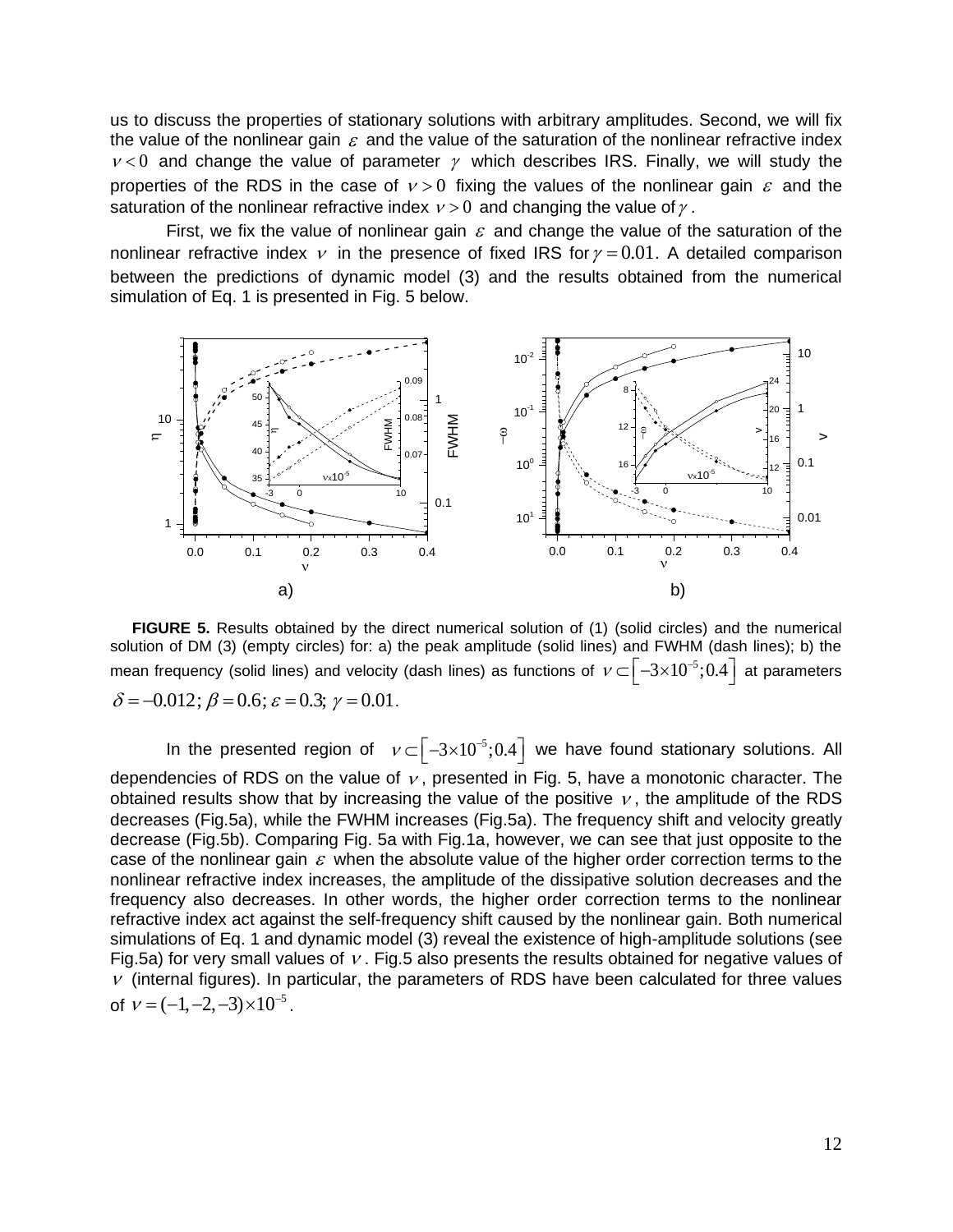

**FIGURE 6.** Results obtained by the direct numerical solution of (1) (solid circles) and the numerical solution of DM (3) (empty circles) for: a) the peak amplitude (solid lines) and FWHM (dash lines); b) the mean frequency (solid lines) and velocity (dash lines) as functions of  $\gamma$   $\subset$  [0.00875;0.07] at parameters  $\delta = -0.012$ ;  $\beta = 0.6$ ;  $\varepsilon = 0.3$ ;  $v = -3 \times 10^{-5}$ .

The presented results clearly show that by increasing the value of  $\gamma$ , the amplitude of the RDS decreases (Fig.6a), while the FWHM increases (Fig.6a). The frequency shift and the velocity greatly decrease (Fig. 6b) and the velocity decreases. We can observe a good correlation between the results from the numerical simulations of Eq. 1 and dynamic model (3).

It has also been mentioned that we will consider the case of  $v > 0$  studied in [14,16]. We present here our results from the study of the properties of the self-frequency shift of the RDS for positive values of v. Fig. 7 shows the evolution with  $\gamma$  of the parameters of RDS for a fixed value of the nonlinear gain  $\varepsilon = 0.3$  and the following fixed values of the saturation of the nonlinear gain:  $v = 0.0001$  and  $v = 0.001$ .

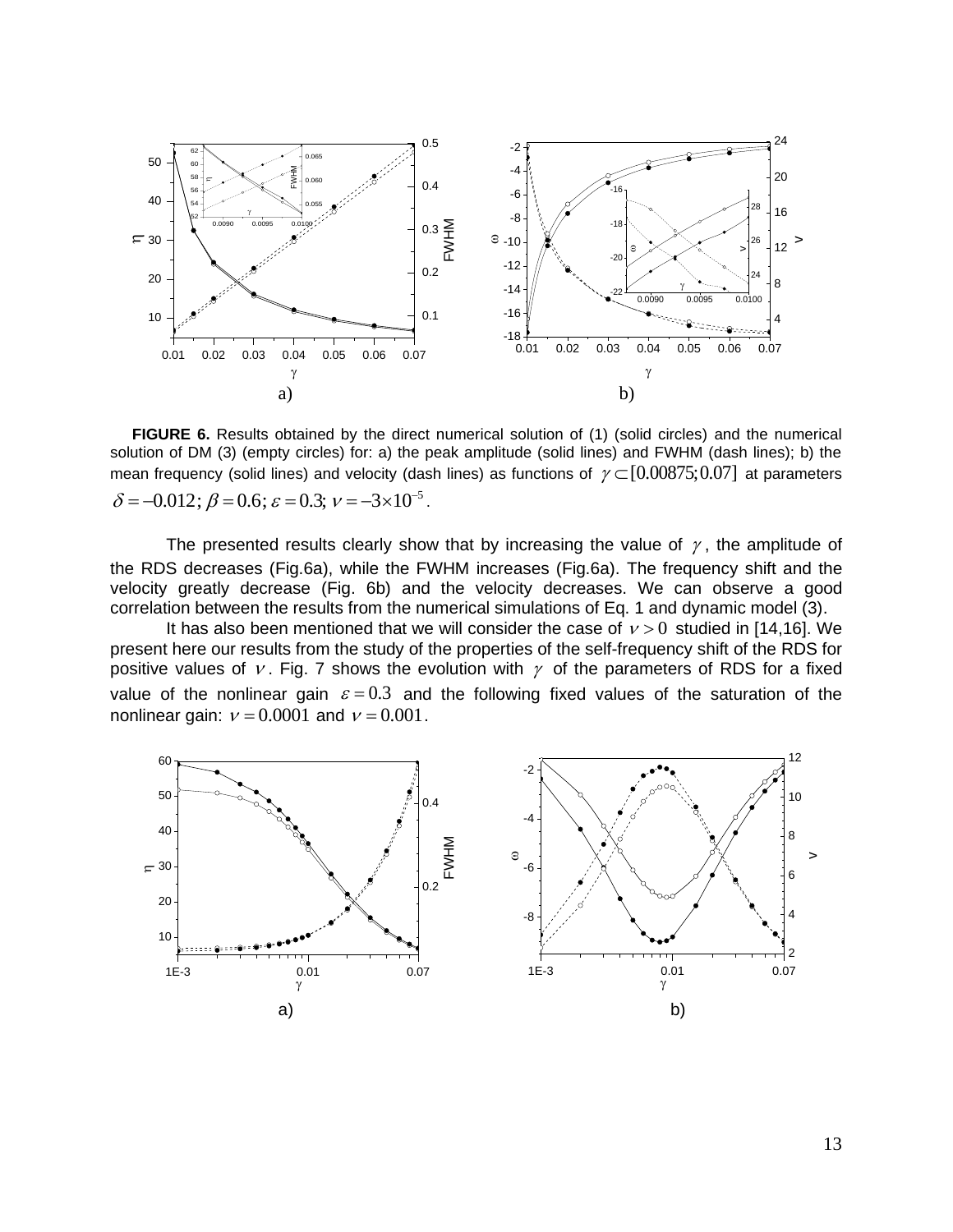

**FIGURE 7.** Results obtained by the direct numerical solution of (1) (solid circles) and the numerical solution of DM (3) (empty circles) for: a) the peak amplitude (solid lines) and FWHM (dash lines); b) the mean frequency (solid lines) and velocity (dash lines) as functions of  $\gamma\!\subset\![0.001;0.07]$  at parameters mean frequency (solid lines) and velocity (dash lines) as functions of  $\gamma \in [0.001, 0.07]$  at parameters  $\delta = -0.012$ ;  $\beta = 0.6$ ;  $\varepsilon = 0.3$ ;  $\nu = 0.0001$ ; c) the mean frequency:  $\nu = 0.001$  (solid lines) and  $\sigma$  = -0.012,  $\rho$  = 0.0,  $\varepsilon$  = 0.3,  $\nu$  = 0.0001, c) the mean nequency.  $\nu$  = 0.001 (solid lines) and  $\nu$  = 0.0001 (dash lines) as functions of  $\gamma$   $\subset$  [0.001;0.07] at parameters  $\delta$  = -0.012;  $\beta$  = 0.6;  $\varepsilon$  d)  $\varepsilon = 0.27$  (solid lines) and  $\varepsilon = 0.3$  (dash lines) as functions of  $\gamma$  at parameters  $\delta = -0.012$ ;  $\beta = 0.6$ ;  $v = 0.0001$ .

We should mention that the logarithmic scale on the horizontal axes in Fig. 7 is introduced for a better observation of the obtained results. Our findings from Fig. 7 are as important as those in Fig. 3. In Fig. 7a we can see that if we increase the value of the  $\gamma$ , the values of the amplitude of the RDS decrease while the pulse width increases. In Fig. 7b we can observe something very different in comparison with Fig. 7b (case for negative  $\nu$ ). In fact, with the increase of  $\gamma$ , the absolute value of the frequency of RDS increases up to approximately  $\gamma \sim 0.008$ . If we further increase the values of  $\gamma$ , however, the absolute value of the frequency steadily decreases. So, as can be seen in Fig. 7b, it turns out that due to the presence of the higher order correction term to the nonlinear refractive index  $v = 0.0001$ , the monotonic increase in the absolute value of the frequency shift from Fig. 2b is replaced by the existence of maximum absolute value of the frequency shift, after which the absolute value of the frequency shift is reduced. This nonlinear dependence of the absolute value of the frequency shift on  $\gamma$  in the presence of the higher order correction term to the nonlinear refractive index is a new feature of the self-induced frequency shift. The position at which the frequency reaches its minimum value (or its absolute value reaches its maximum)  $\gamma \sim 0.008$  is lower than the corresponding value in Fig. 5b  $\gamma \sim 0.015$ . There is an interesting fact worth mentioning that at  $\gamma = 0.07$  the calculated value of the selffrequency shift in Fig. 7b is comparable with that in Fig. 3b. The nonlinear dependence of the velocity on  $\gamma$  can be observed in Fig. 7b. Fig. 7c shows how the observed nonlinear dependence of the absolute value of the frequency shift on  $\gamma$  depends on the value of the higher order correction term to the nonlinear refractive index  $\nu$ . As can be seen, with the increase of the value of the higher order correction term to the nonlinear refractive index  $v = 0.001$ , the maximum absolute value of the frequency shift decreases to  $|\omega| \approx 2.98$  and its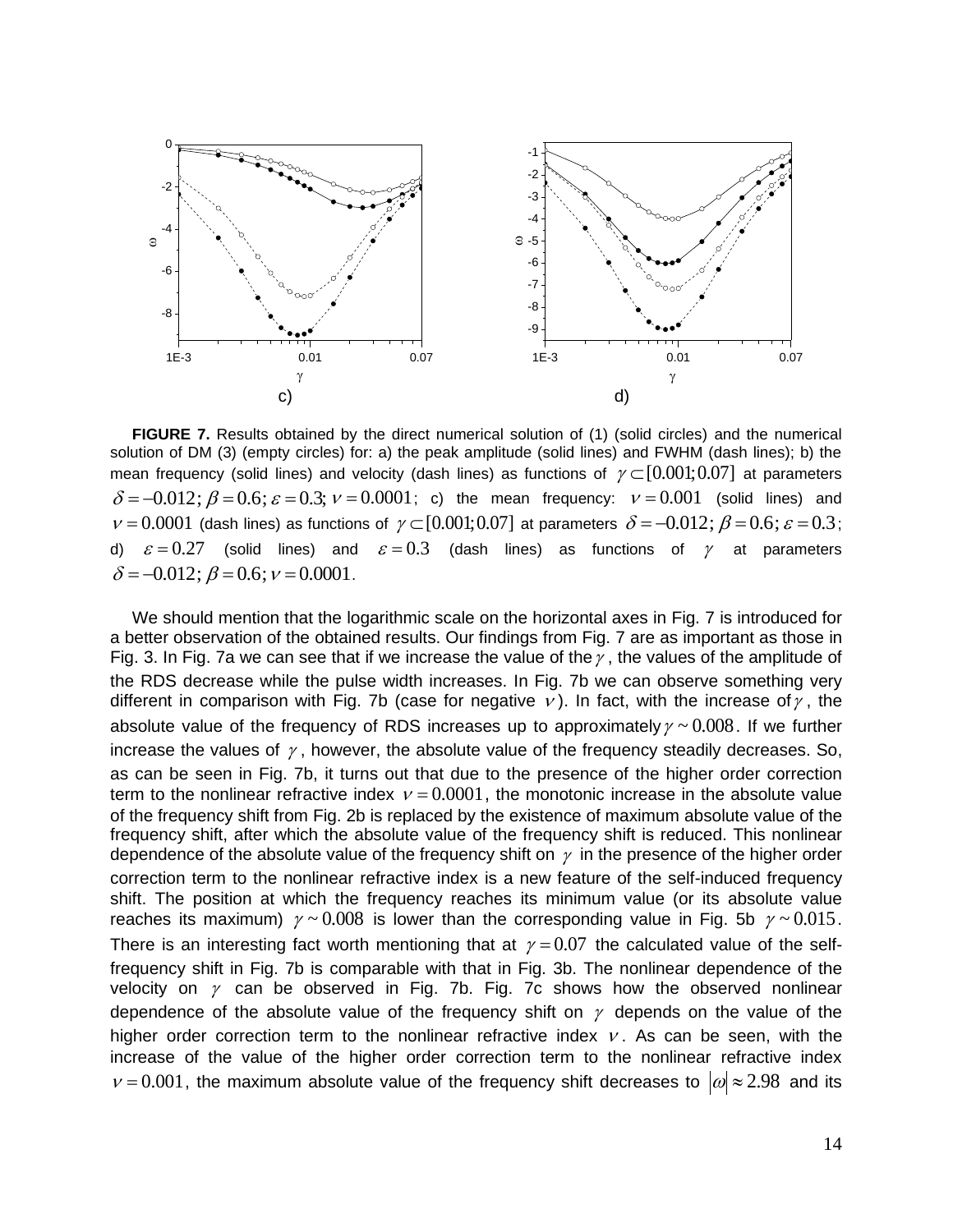position moves to larger values of  $\gamma = 0.025$ . We can see that the absolute value of the selffrequency shift could be reduced and controlled by increasing the value of the higher order correction term to the nonlinear refractive index  $\nu$ . Fig. 7d shows that with the increase of the value of the nonlinear gain  $\varepsilon$ , the maximum absolute value of the frequency shift increases up to  $|\omega|\!\approx\! 9$ . However, the position of the maximum frequency value does not change.

We have also found that (as could be expected from Fig. 1) with the increase of the value of the nonlinear gain  $\varepsilon$ , the amplitude at small  $\gamma$  increases. The tendency for reduction of the amplitudes by increasing the value of  $\gamma$  (see Fig. 2) remains unchanged. (In order to maintain conciseness, these results are not presented here.) In all the considered cases, the dynamic model (3) qualitatively well describes the observed dependencies of the parameters describing the numerical solution.

Finally, Fig. 8 below presents two examples for the combined influence of the saturation of the nonlinear gain ( $\mu$ <0) and the effect of the higher order correction term  $\nu$ >0 and  $\nu$ <0 to the nonlinear refractive index [14-16]  $\nu$  on the self-frequency shift of RDS.



**FIGURE 8.** Results obtained by the direct numerical solution of (1) (solid lines, solid squares, circles or triangles) and the numerical solution of DM (3) (dash lines, empty squares, circles or triangles) for: a) peak amplitudes and b) the mean frequencies for the following cases:  $v = 0$  (circles),  $v = 0.0001$  (triangles) and  $v = -0.00003$ (squares) as functions of  $\gamma \subset [0.001; 0.07]$ at parameters  $\delta = -0.012$ ;  $\beta = 0.6$ ;  $\mu = -0.0001$ .

In Fig. 8 we can observe a reduction of the maximum value of the amplitude for positive values of  $\nu$  and a reduction of the maximum absolute value of the self-frequency shift. We have found that there is a growth in the maximum value of the amplitude for negative values of  $\nu$  and a rise in the maximum absolute value of the self-frequency shift. In both cases, however, the position of the minimum value of the self-frequency shift remains unchanged.

We can summarize the obtained results in this Section in the following way. We have observed numerically the nonlinear dependence of the absolute value of the frequency shift on the parameter describing IRS in the presence of the higher order correction term to the nonlinear refractive index (Fig. 7b). With the increase of the value of the higher order correction term to the nonlinear refractive index, the maximum absolute value of the frequency shift decreases and its position moves to larger values of parameter  $\gamma$  describing IRS (Fig.7c). The increase in the value of the higher order correction term to the nonlinear refractive index leads to an increase in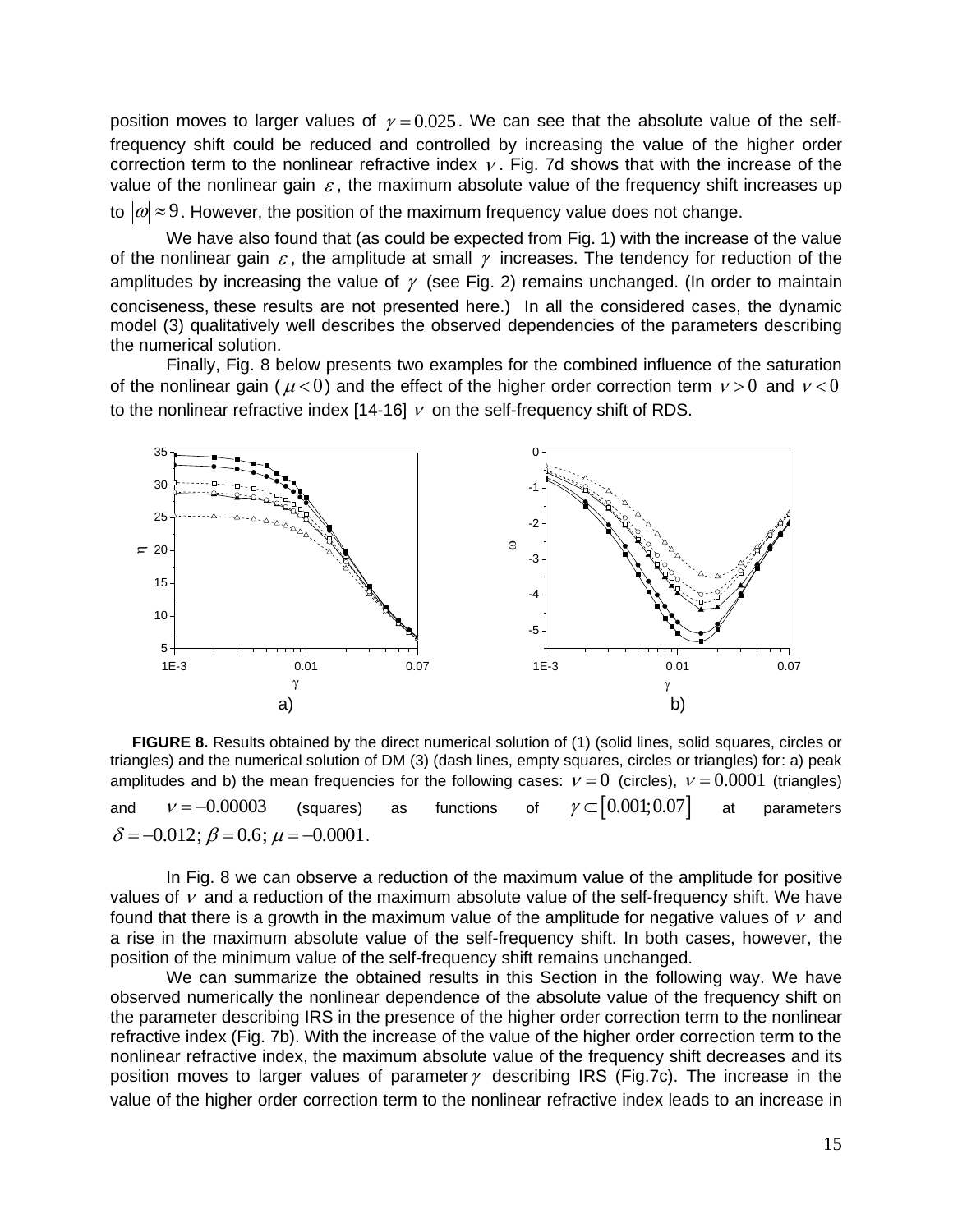the value of the maximum absolute value of the frequency shift, without changing its position (Fig. 7d). In all the phenomena considered, there has been identified a very good agreement between the results obtained by the numerical solution of Eq. 1 and dynamic model (3) [44]. In the case of the combined influence of the saturation of the nonlinear gain  $\mu$  < 0 and the effect of the higher order correction term to the nonlinear refractive index  $v > 0$ , there has been found a reduction of the maximum absolute value of self-frequency shift.

## 7. PERFORMANCE OF THE DYNAMIC MODEL

Our study presents a material for discussion of the usefulness of finite dimensional dynamic models in the study of systems with infinite number of degrees of freedom. First, we would like to mention that the complete dynamic model of [44] describes the CCQGLE perturbed with IRS, TOD and SS. Here we use the particular cases of the model for CCGLE perturbed with IRS in Section 4 and for the CCQGLE perturbed with IRS in Section 5 and 6. In the case of the perturbed with IRS CCGLE discussed in Section 4, there have been found approximate fixed points. We believe that it has been clearly shown in Sections 4, 5 and 6 that at least in the regions of the values of the parameters discussed here, dynamic model (3) provides reasonable results for all the parameters of the sech-like RDS in all the considered phenomena. The main reason for the observed good agreement between the results obtained by the direct numerical solution of Eq. 1 and those obtained by dynamic model (3) is the preservation of the sech-like form of numerical solutions, which we have established in the process of our study. The reason for the observed preservation of the sech-like time shape of the numerical solutions is related to the relatively small values of the nonlinear gain  $\varepsilon$ . As is well known for large values of the nonlinear gain  $\varepsilon$ , there exists a variety of new numerical solutions of the CCQGLE [9,10]. The application of the dynamic model (3) has helped us in the obtaining of the proper initial conditions for the numerical analysis and allowed us to save computational time for the numerical simulations. Our study has also made it clear that the dynamic model of [44] performs better than that of [37-40]. An interesting question remains open: whether the alternative dynamic model applied as ansatz function and connected to the exact solution of the CCQGLE could lead to more accurate results than those obtained here.

## 8. CONCLUSIONS

In this work we have presented a study of the influence of the nonlinear gain and the influence of nonlinear gain/absorption, the influence of higher order correction terms to the nonlinear amplification/absorption and the influence of higher order correction terms to the nonlinear refractive index on the self-frequency shift of Raman dissipative solitons. In order to accomplish this aim, we have applied two methods: the numerical solution of the basic equation with the help of Agrawal's split-step Fourier method with two iterations [58], and the dynamic model obtained with the method of moments [44].

We have shown that with the increase of the value of the nonlinear gain  $\varepsilon$ , the pulses increase their amplitude and reduce their width, i.e. solutions compress. There is an increase in the frequency and the velocity of the Raman dissipative solitons.

We have observed numerically a nonlinear dependence of the self - frequency shift of Raman dissipative solitons on the parameter  $\gamma$  describing IRS in the presence of the saturation of the nonlinear gain. With the increase of the value of the saturation of the nonlinear gain, the maximum absolute value of the frequency shift decreases and its position moves to larger values of parameter $\gamma$  describing IRS. The increase in the value of the nonlinear gain leads to an increase in the maximum absolute value of the frequency shift, without changing its position. We have also observed numerically the nonlinear dependence of the absolute value of the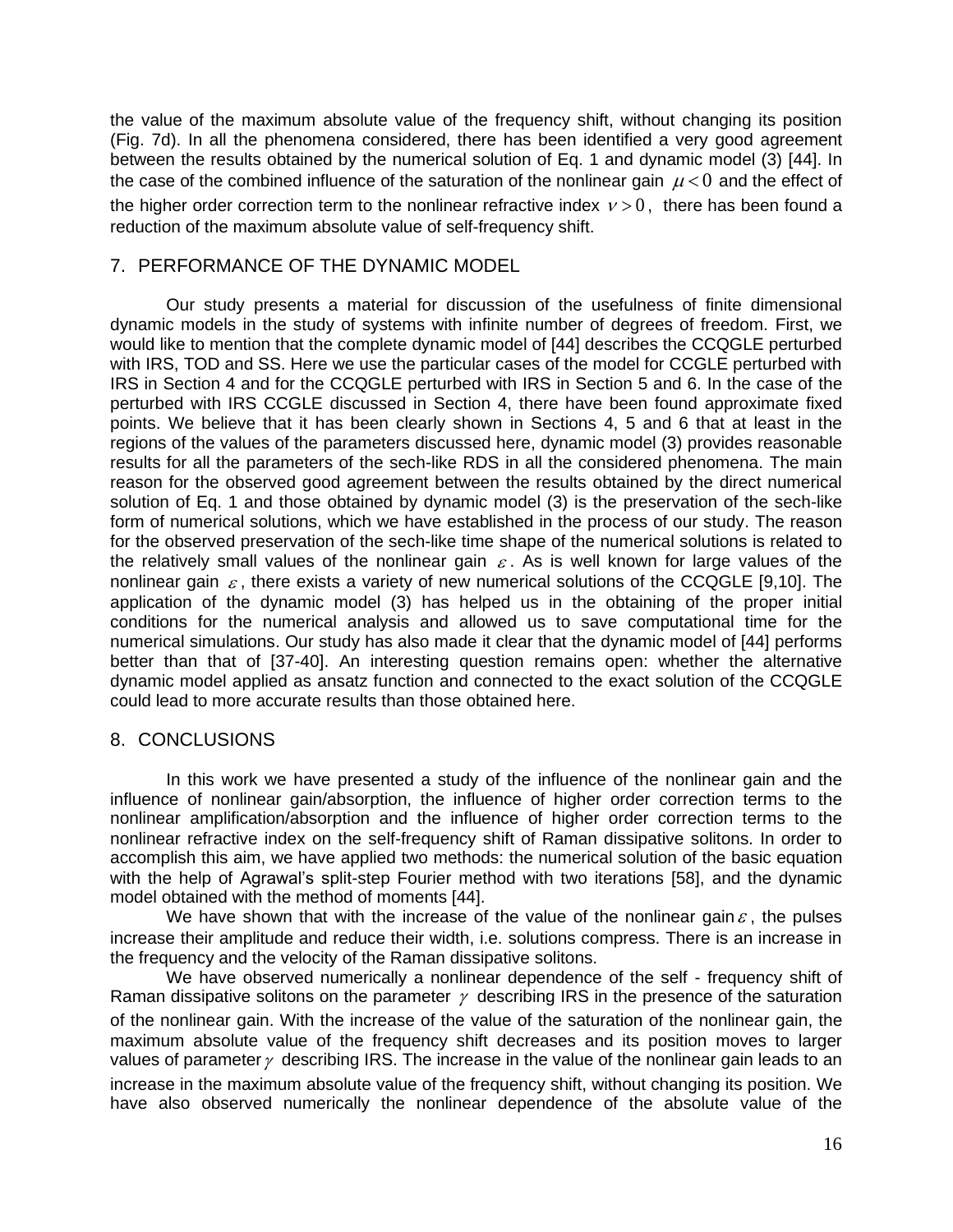frequency shift on the parameter describing IRS in the presence of the higher order correction term to the nonlinear refractive index. With the increase of the value of the higher order correction term to the nonlinear refractive index, the maximum absolute value of the frequency shift decreases and its position moves to larger values of parameter  $\gamma$  describing IRS. The increase in the value of the higher order correction term to the nonlinear refractive index leads to an increase in the maximum absolute value of the frequency shift, without changing its position. In all the considered phenomena, there has been identified a very good agreement between the results obtained by the numerical solution of Eq. 1 and those of dynamic model (3) of [44]. In the case of the combined influence of the saturation of the nonlinear gain  $\mu < 0$  and the effect of the

higher order correction term to the nonlinear refractive index  $v > 0$ , there has been found a reduction in the maximum absolute value of the self-frequency shift.

We can conclude that the observed nonlinear dependences of the self-frequency shift on the value of the saturation of the nonlinear gain as well as on the value of the higher order correction term to the nonlinear refractive index can be used for the better understanding and control of the spectral characteristics of Raman dissipative solitons.

The influence of the other higher –order effects as well as the noise on the observed here phenomena could be the topics of further studies.

#### 9. REFERENCES

[1] H. A. Haus,J. Appl. Phys. 46, 3049 (1975).

[2] H. A. Haus, J. G. Fujimoto, and E. P. Ippen, J. Opt. Soc. Am. B8, 2068 (1991).

[3] J. D. Moores, Opt. Commun. 96, 65 (1993).

[4] M. Matsumoto, H. Ikeda, T. Uda, A. Hasegawa, J. Lightwave Technol. 13, 658 (1995).

[5] A. Hasegawa and Y. Kodama, *Solitons in Optical Communications* (Clarendon, Oxford,1995).

[6] G. P. Agrawal, *Applications of Nonlinear Fibre Optics* (Academic Press, 2001).

[7] N. N. Akhmediev and A. Ankiewicz, *Solitons: Nonlinear Pulses and Beams*, (Chapman and Hall, London, 1997).

[8] N. N. Akhmediev and A.Ankiewicz, in: *Dissipative Solitons* , edited by N. N. Akhmediev and A. Ankiewicz, Lecture Notes in Physics, Vol. 661 (Springer, Berlin, 2005).

- [9] J. M. Soto-Crespo, N. Akhmediev, and A. Ankiewicz, Phys. Rev. Lett. 85, 2937 (2000).
- [10] N. N. Akhmediev, J. M. Soto-Crespo, and G. Town, Phys. Rev. E 63, 056602 (2001).
- [11] W. van Saarloos and P. C. Hohenberg, Phys. Rev. Lett. 64, 749 (1990).
- [12] N.N. Akhmediev, and V. V. Afanasjev, Phys. Rev. Lett. 75, 2320 (1995).
- [13] V. V. Afanasjev, Opt. Lett. 20, 704 (1995).
- [14] N.N. Akhmediev, V.V. Afanasjev, and J. M. Soto-Crespo, Phys. Rev. E 53, 1190 (1996).
- [15] V.V. Afanasjev, N.N. Akhmediev, and J. M. Soto-Crespo, Phys. Rev. E 53, 1931 (1996).
- [16] J. M. Soto-Crespo, N.N. Akhmediev, and V.V. Afanasjev, J. Opt. Soc. Am. B 13, 1439 (1996).
- [17] J. M. Soto-Crespo, N.N. Akhmediev, and G. Town, Opt. Commun. 199, 283 (2001).

[18] A. I. Maimistov, J. Exp. Theor. Phys. 77, 727 (1993), Zh. Eksp. Teor. Fiz. 104 (1993) 3620 (in Russian).

- [19] E. Tsoy, and N. N. Akhmediev, Phys. Lett. A 343, 417 (2005).
- [20] E. Tsoy, A. Ankiewicz and N. N. Akhmediev, Phys. Rev. E 73, 036621 (2006).
- [21] M. V. Kozlov, C. J. McKinstrie, and C. Xie, Opt. Commun. 251, 194 (2005).
- [22] S.C. Mancas, [S. R. Choudhury,](https://www.researchgate.net/researcher/69641309_S_Roy_Choudhury/) Chaos, Solitons and Fractals, 40, 91 (2009).
- [23] Z. Li, L. Li, G. Zhiu, and K. H. Spatschek, Phys. Rev. Lett. 89, 263901 (2002).
- [24] L. Song, L. Li, Z. Li and G. Zhou, Opt. Commun. 249, 301 (2005).
- [25] P. -A. Bélanger, Opt. Express 14, 12174 (2006).